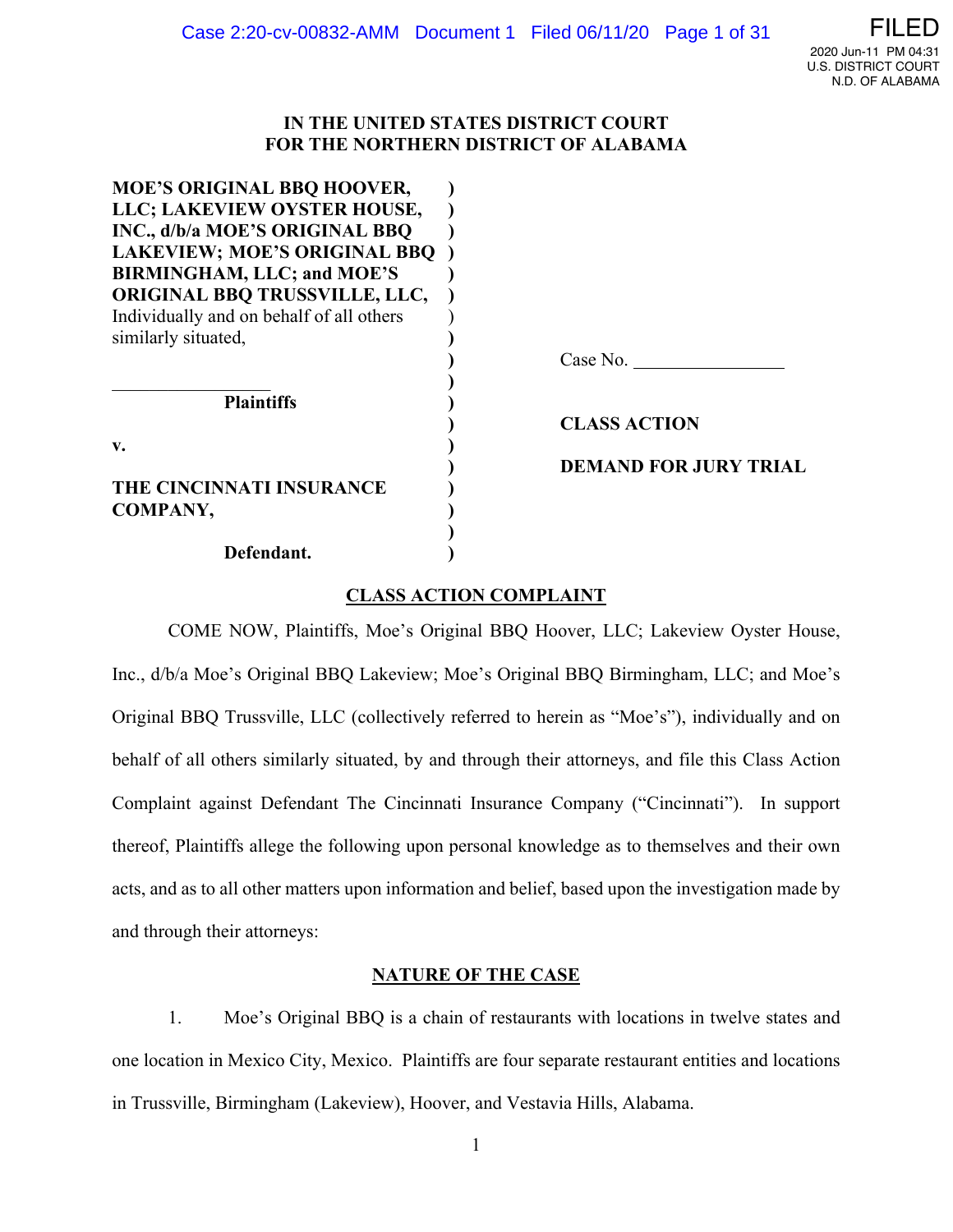### Case 2:20-cv-00832-AMM Document 1 Filed 06/11/20 Page 2 of 31

2. To protect the restaurants and the income from operation of the restaurants, Plaintiffs purchased commercial property coverage from Defendant with policy number ECP 054 11 18 (the "Policy").

3. The Policy was issued by The Cincinnati Insurance Company. Under the Policy, Cincinnati is responsible for receiving and managing claims and loss notices, responding to questions about insurance and coverage, and receiving process served on Cincinnati's designated agent, among other things.

4. The Policy is a bilateral contract. Plaintiffs agreed to pay monthly premiums to Defendant, in exchange for Defendant's promises of coverage for certain losses.

5. Among other types of coverage, the Policy protects Plaintiffs against a loss of business income due to a suspension of Moe's operations. This type of coverage is often referred to as business interruption coverage.

6. The Policy also provides "Extra Expense" coverage under which Defendant promised to pay expenses incurred to minimize the suspension of business.

7. Additionally, the Policy provides "Civil Authority" coverage under which Defendant promised to pay for loss of business income caused by the action of a civil authority prohibiting access to the restaurant.

8. Plaintiffs duly complied with their obligations under the Policy and paid the requisite premiums.

9. Beginning in March 2020, Plaintiffs were forced to suspend business operations at their restaurants due to risk of infection of COVID-19 and/or actions of civil authorities prohibiting access to and occupancy of the restaurants. This suspension has caused Plaintiffs to suffer significant losses and incur significant expenses.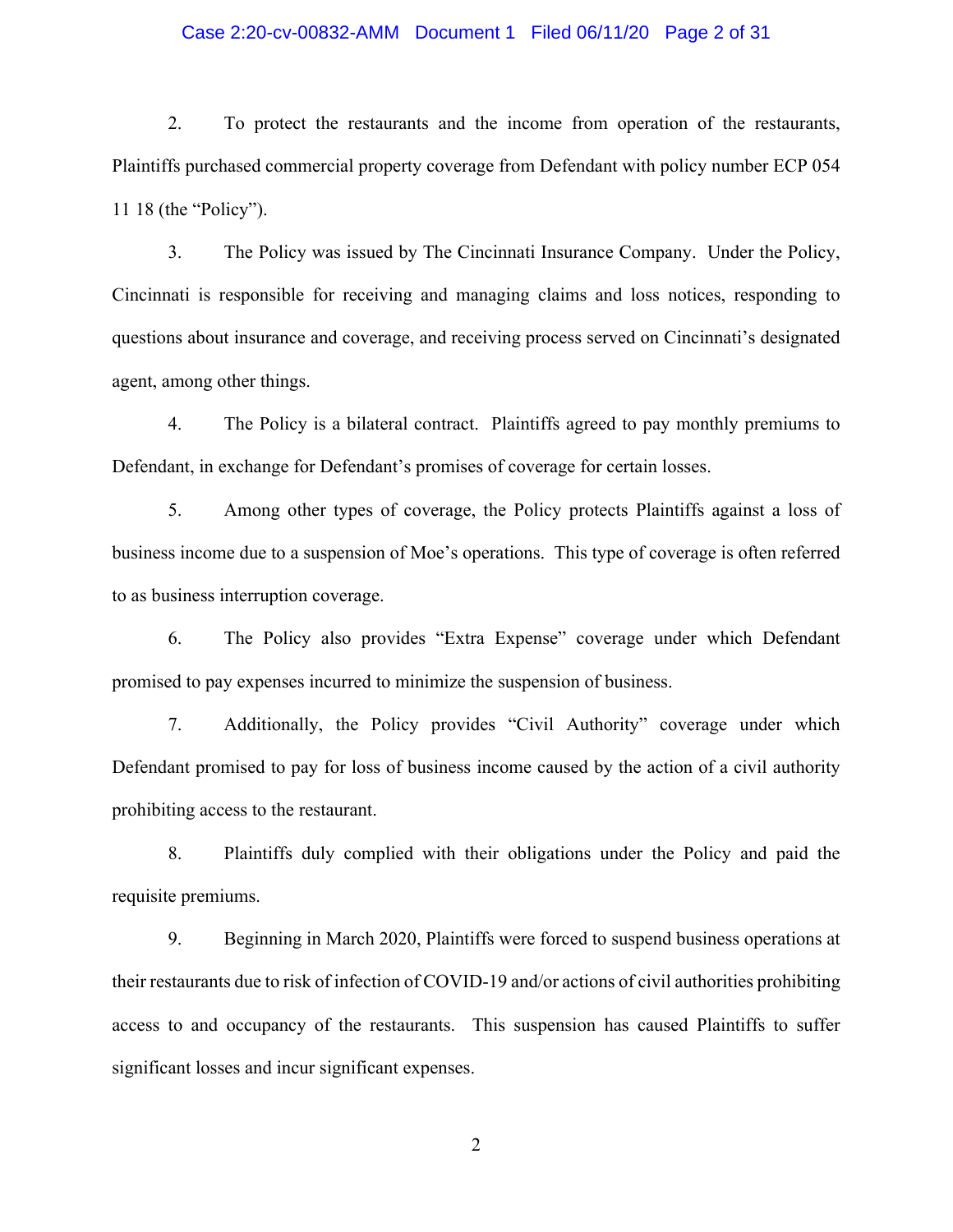### Case 2:20-cv-00832-AMM Document 1 Filed 06/11/20 Page 3 of 31

10. Plaintiffs timely filed a claim for their losses and expenses on March 25, 2020. Their claim was denied by Cincinnati on May 6, 2020.

11. Under the Policy, Defendant promised to cover these losses and expenses, and is obligated to pay for them. But in blatant breach of its contractual obligations, Defendant has failed to pay for these losses and expenses.

12. According to published reports, Defendant has failed to pay for similar losses and expenses of other insureds holding policies that are, in all material respects, identical.

#### **JURISDICTION & VENUE**

13. Jurisdiction is proper in this Court pursuant to 28 U.S.C. § 1332 because there is complete diversity between Defendant and at least one member of each class; there are more than one hundred members of each class; and the amount in controversy exceeds \$5,000,000 exclusive of interest and costs. This Court also has subject matter jurisdiction under 28 U.S.C. §§ 2201 and 2202 and is authorized to grant declaratory relief under these statutes. All other factual conditions precedent necessary to empower this Court with subject matter and personal jurisdiction have been satisfied.

14. Venue is proper in this Court pursuant to 28 U.S.C. § 1391(b)(2) because the Defendant is subject to personal jurisdiction in this district, has a registered agent in this district, a substantial part of the property that is the subject of this action is situated in this district, and a substantial portion of Defendant's conduct that forms the basis of this action occurred in Alabama, including within the boundaries of this district.

15. This Court has personal jurisdiction over the Defendant because Plaintiffs' claims arise out of, among other things, the Defendant conducting, engaging in, and/or carrying on business in Alabama; Defendant's maintenance of an office in Alabama; Defendant breaching a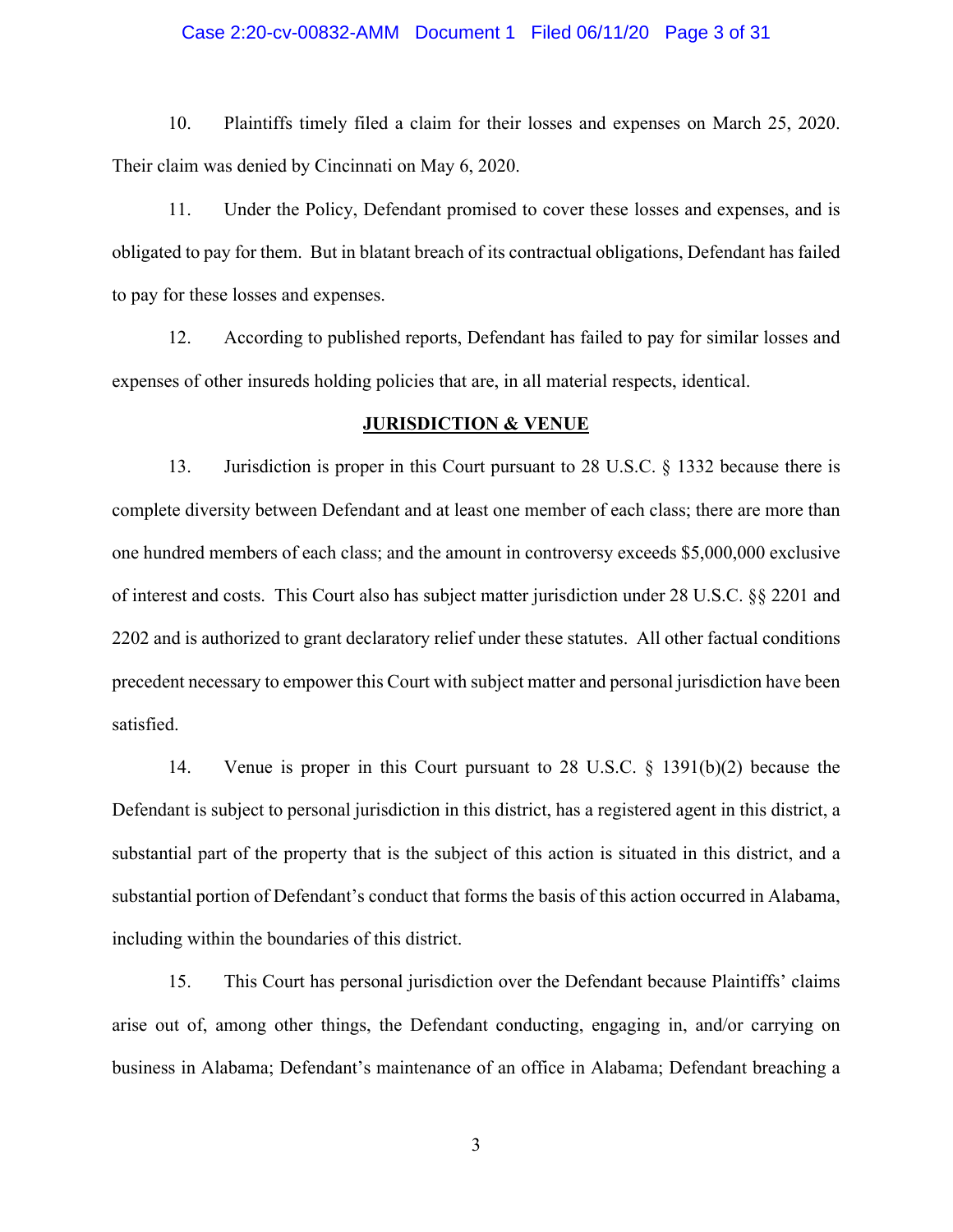### Case 2:20-cv-00832-AMM Document 1 Filed 06/11/20 Page 4 of 31

contract in this State by failing to perform acts required by contract to be performed in this State; and Defendant contracting to insure property in Alabama, including but not limited to the premises insured under the Policy. Defendant also purposefully availed itself of the opportunity of conducting activities in the State of Alabama by marketing its insurance policies and services within the State, and intentionally developing relationships with brokers, agents, and customers within the State to insure property within the State, all of which resulted in the policies at issue in this action.

### **PARTIES**

16. Plaintiffs are four separate restaurant entities and locations of an international chain of restaurants known as Moe's Original BBQ. Plaintiffs are located in Trussville, Birmingham, Hoover, and Vestavia Hills, Alabama.

17. Defendant The Cincinnati Insurance Company ("Cincinnati") is a corporation organized under the laws of Ohio, with its principal place of business at 6200 S. Gilmore Road, Fairfield, Ohio 45014-5141, and regularly conducts business in this district. Cincinnati may be served via its registered agent, Scott Tyra, at 2001 Park Place North, Suite 200, Birmingham, Alabama 35203.

18. At all times material, Defendant engaged in substantial and not isolated activity on a continuous and systematic basis in the State of Alabama, namely by issuing and selling insurance policies in Alabama and by contracting to insure property located in Alabama. Furthermore, Defendant engaged in substantial and not isolated activity on a continuous and systematic basis throughout the United States, namely by issuing and selling insurance policies throughout the United States and by contracting to insure property located throughout the United States.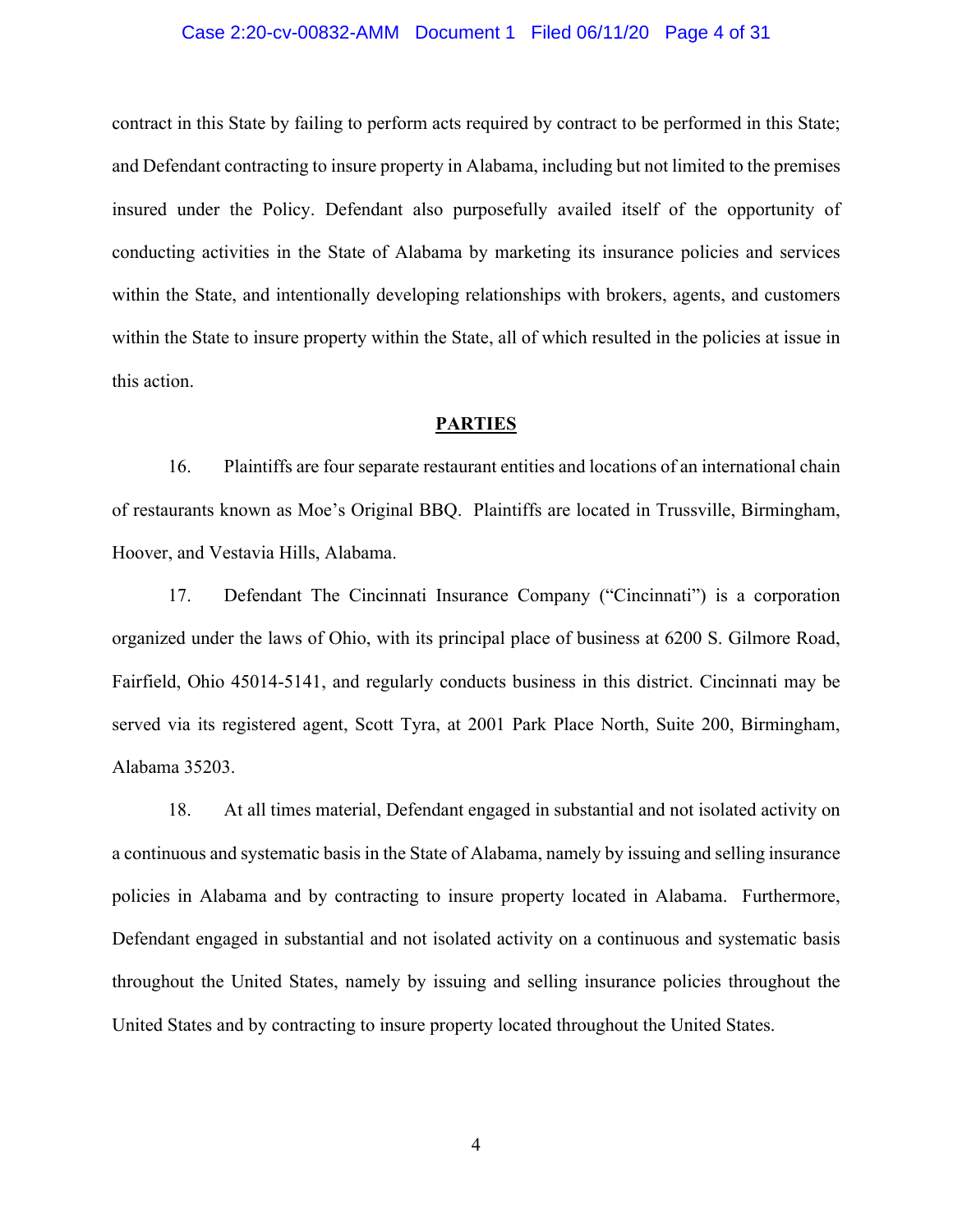### **FACTUAL ALLEGATIONS**

### *The Policy Language*

19. Plaintiffs' Policy has a policy period of June 11, 2019 to June 11, 2020. The insured properties are:

a. 163 Main Street, Trussville, Alabama 35173-1435

b. 731 29th Street South, Birmingham, Alabama 35233-2809

c. 181 Main Street, Suite 201, Hoover, Alabama 35244-5068

d. 2520 Rocky Ridge Road, Vestavia, Alabama 35243-4441

A true and correct copy of the Policy is attached to this Complaint as Exhibit "A" and incorporated herein by reference.

20. The Policy is an all-risk insurance policy. In an all-risk insurance policy, all risks of loss are covered unless they are specifically excluded.

21. Consistent with the all-risk nature of the Policy, Defendant specifically agreed to pay for all losses caused by "Covered Causes of Loss," defined as "direct 'loss' unless the 'loss' is excluded or limited in this Coverage Part." In the Policy, Defendant also promised to pay for losses of business income sustained as a result of perils not excluded under the Policy. Specifically, Defendant promised to pay for losses of business income sustained as a result of a suspension of business operations during the period of restoration.

22. One type of coverage provided by the Policy is for loss of business income, often called business interruption insurance. This coverage is specifically provided for in a section of the Policy titled "Business Income and Extra Expense."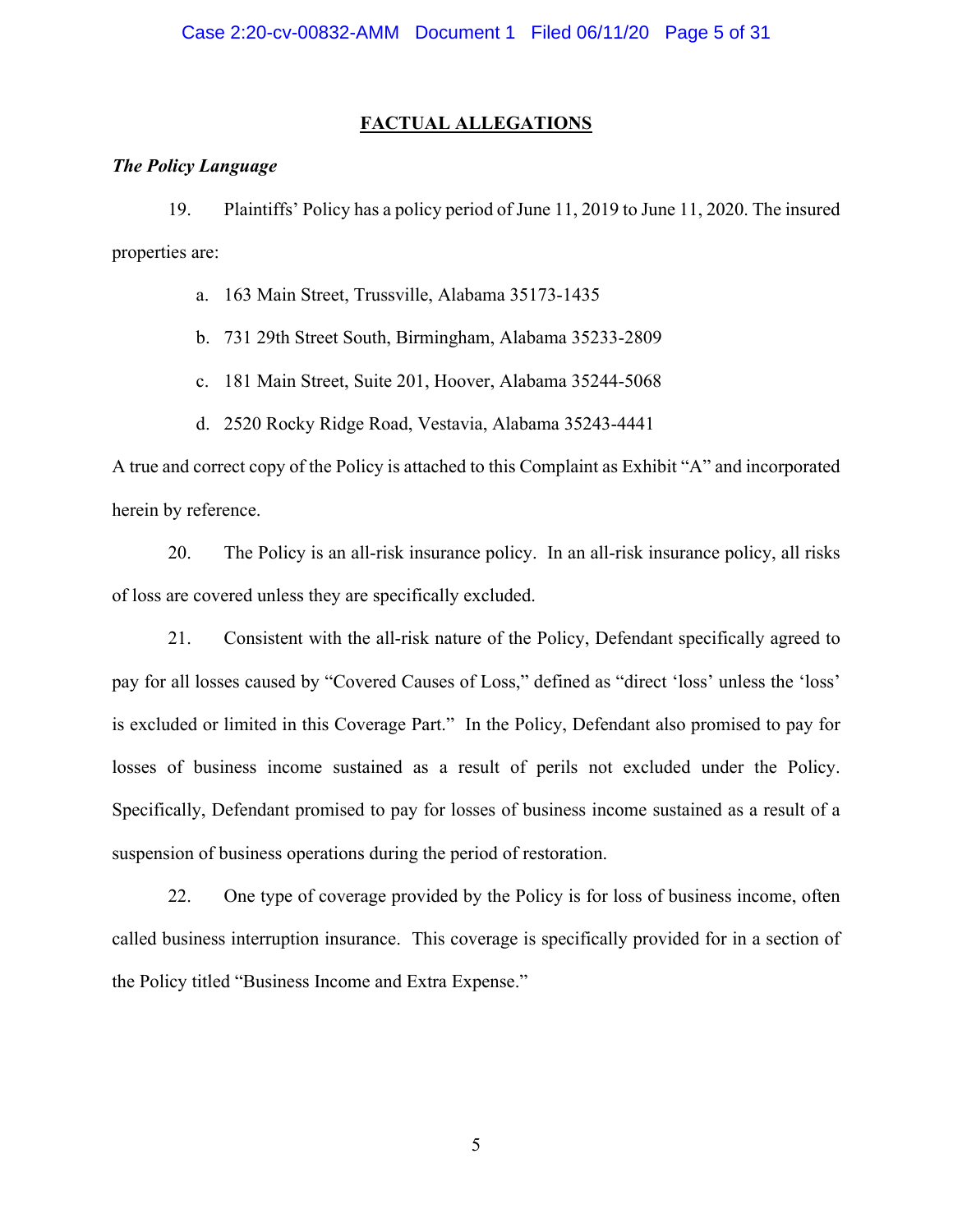## Case 2:20-cv-00832-AMM Document 1 Filed 06/11/20 Page 6 of 31

23. Pursuant to this section of the Policy, Defendant promised to pay for "the actual

loss of 'Business Income' and 'Rental Value' you sustain due to the necessary 'suspension' of your 'operations' during the 'period of restoration'."

24. Each of the operative terms of this coverage provision is defined as follows.

25. "Business Income" means the net profit that the business would have earned absent

the suspension of operations, plus any continuing normal operating expenses, including payroll:

"Business Income" means the:

- Net income (Net Profit or Loss before ina. come taxes) that would have been earned or incurred; and
- **b.** Continuing normal operating expenses sustained, including payroll.
	- 26. "Suspension" means, among other things, a slowdown or cessation of the insured's

business activities:

"Suspension" means:

- The slowdown or cessation of your busia. ness activities; and
- b. That a part or all of the "premises" is rendered untenantable if coverage for "Business Income" including "Rental Value" or "Rental Value" applies.
	- 27. "Period of Restoration" means the period of time beginning at the time of direct

"loss" and ending on the date when the property is repaired or the date when business is resumed

at a new location, whichever is earlier: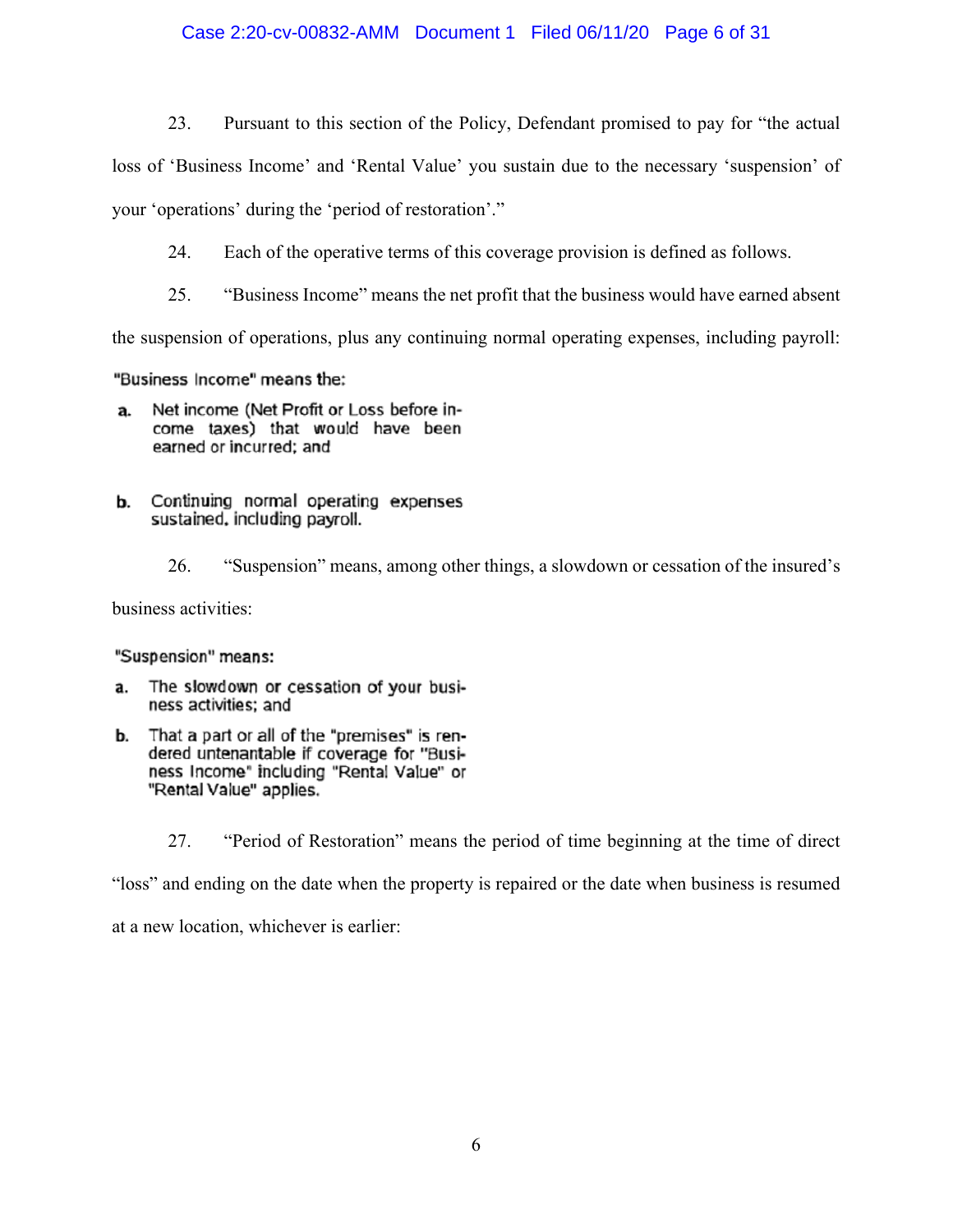"Period of restoration" means the period of time that:

- Begins at the time of direct "loss". a.
- **b.** Ends on the earlier of:
	- (1) The date when the property at the "premises" should be repaired, rebuilt or replaced with reasonable speed and similar quality; or
	- (2) The date when business is resumed at a new permanent location.

28. Additionally, Defendant also promised to cover "Extended Business Income" under the Policy. This coverage requires Defendant to pay for loss of business income beyond the "period of restoration" under certain conditions.

29. Specifically, Defendant promised to pay for the actual loss of "business income" during the period that begins on the date that the insured property is open, and ends either sixty days thereafter or on the date when operations are restored to the level which would generate business income to normal levels, whichever is earlier.

30. For all four of Plaintiffs' property locations, the limit of insurance for "Business Income with Extra Expense" is twelve months actual loss sustained.

31. In addition to promising to pay for loss of business income under the Policy, Defendant also promised to pay for certain necessary "Extra Expense." "Extra Expense" means expenses that the policyholder incurs to, for example, minimize the suspension of business.

32. The Policy also provides "Civil Authority" coverage. Under this type of coverage, Defendant promised to pay for the loss of business income and extra expense that the Plaintiffs sustained as a result of "action of civil authority that prohibits access to the 'premises'":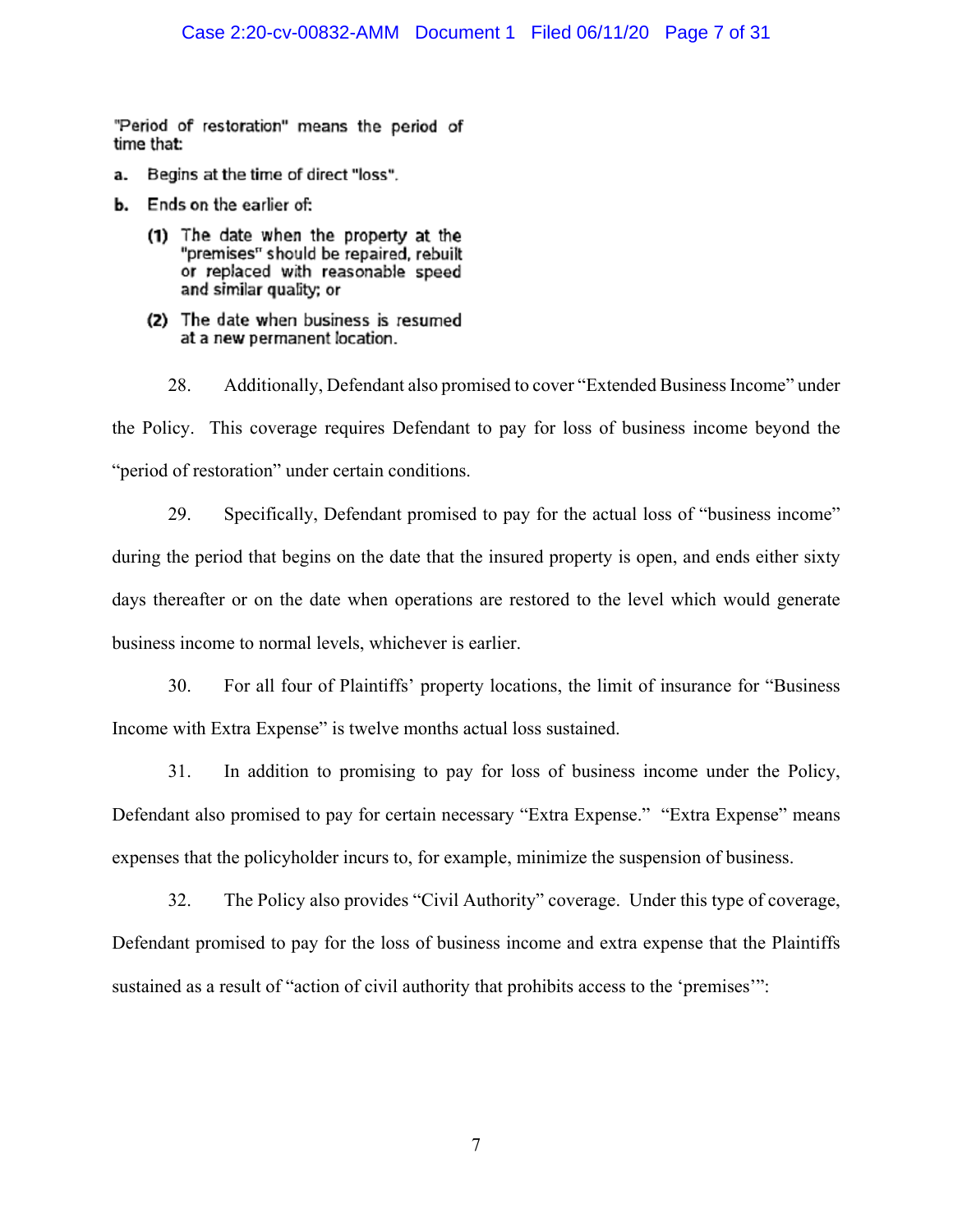# **Civil Authority**

When a Covered Cause of Loss causes direct damage to property other than Covered Property at the "premises", we will pay for the actual loss of "Business Income" you sustain and necessary Extra Expense you sustain caused by action of civil authority that prohibits access to the "premises", provided that both of the following apply:

- (1) Access to the area immediately surrounding the damaged property is prohibited by civil authority as a result of the damage; and
- (2) The action of civil authority is taken in response to dangerous physical conditions resulting from the damage or continuation of the Covered Cause of Loss that caused the damage, or the action is taken to enable a civil authority to have unimpeded access to the damaged property.

Civil Authority coverage for "Business Income" will begin immediately after the time of the first action of civil authority that prohibits access to the "premises" and will apply for a period of up to 30 consecutive days from the date on which such coverage began.

Civil Authority coverage for Extra Expense will begin immediately after the time of the first action of civil authority that prohibits access to the "premises" and will end 30 consecutive days after the date of that action; or when your Civil Authority coverage for "Business income" coverage ends, whichever is later.

33. This civil authority provision is an independent basis for business interruption coverage. That is, it can be triggered even when the standard business interruption coverage is not.

34. Parts of the Policy, including the "Business Income (and Extra Expense) Coverage

Form," are standardized forms drafted by the Insurance Services Office (ISO). The ISO is a

company that drafts standard policy language for use in insurance contracts.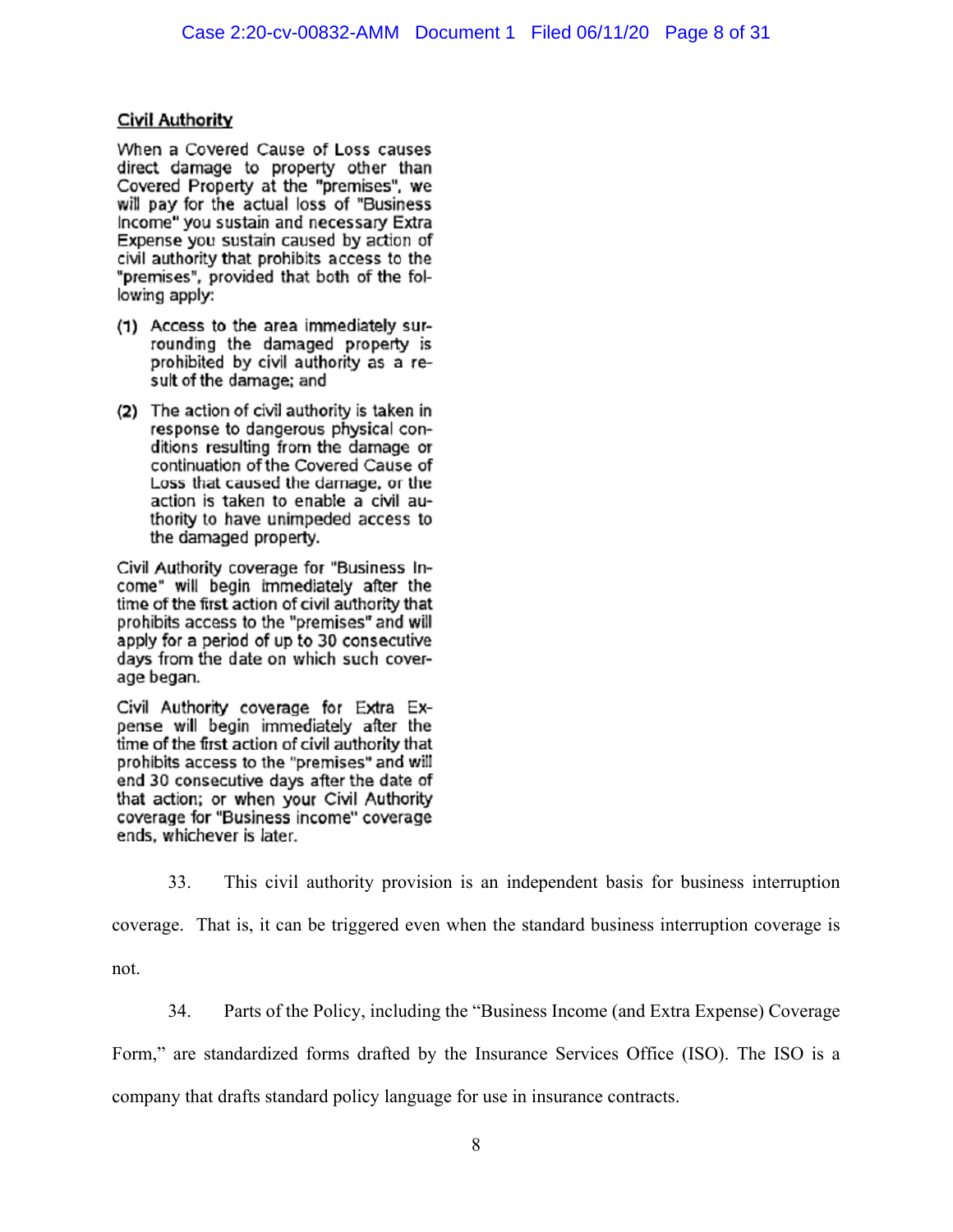### Case 2:20-cv-00832-AMM Document 1 Filed 06/11/20 Page 9 of 31

35. In 2006, the ISO drafted a new endorsement, CP 01 40 07 06, acknowledging that claims for business interruption losses would be filed under existing policy language for losses resulting from the presence of disease-causing agents. Endorsement CP 01 40 07 06, which other insurers have since incorporated in policies, provides that the insurer "will not pay for loss or damage caused by or resulting from any virus, bacterium or other microorganism that induces or is capable of inducing physical distress, illness or disease." Significantly, Defendant chose to not include this endorsement in Plaintiffs' Policy.

36. Plaintiffs' Policy does not contain any exclusion which would apply to allow Defendant to deny coverage for losses caused by the interruption of Plaintiffs' business and the actions of civil authorities.

37. Accordingly, because the Policy is an all-risk policy and does not specifically exclude the losses that Plaintiffs have suffered, those losses are covered.

### *Plaintiffs' Covered Losses*

38. The presence of COVID-19 and the public health emergency it created has prompted actions by civil authorities throughout the United States ("Civil Authority Actions"), including but not limited to civil authorities with jurisdiction over Plaintiffs: City of Birmingham, Jefferson County, and the State of Alabama.

39. On March 13, 2020, the Governor of Alabama, Kay Ivey, declared a public health emergency in response to the appearance of COVID-19 in the State of Alabama. *See* STATE OF EMERGENCY: CORONAVIRUS (COVID-19) (March 13, 2020), *available at* https://governor.alabama.gov/newsroom/2020/03/state-of-emergency-coronavirus-covid-19/.

40. Effective March 19, 2020, the State Health Officer of Alabama issued a Statewide Order Suspending Certain Public Gatherings Due to Risk of Infection by COVID-19. This Order,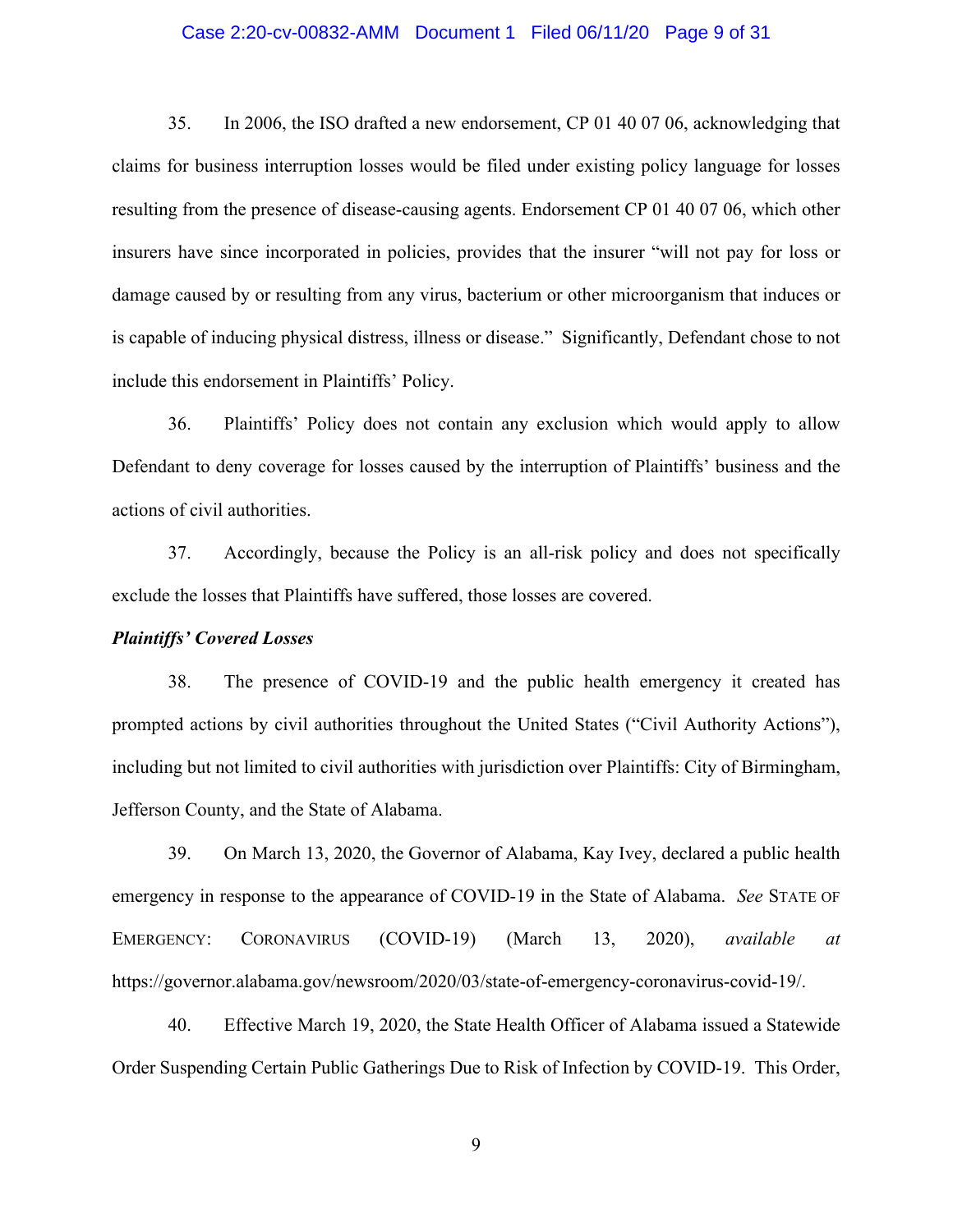#### Case 2:20-cv-00832-AMM Document 1 Filed 06/11/20 Page 10 of 31

which expressly covers Jefferson County, required all restaurants to close except for take-out, delivery, or curbside orders. *See* ORDER OF THE STATE HEALTH OFFICER SUSPENDING CERTAIN PUBLIC GATHERINGS DUE TO RISK OF INFECTION BY COVID-19 (March 27, 2020), *available at*  https://alabamapublichealth.gov/legal/assets/order-socialdistancing-signed-032720.pdf; ORDER OF THE STATE HEALTH OFFICER SUSPENDING CERTAIN PUBLIC GATHERINGS DUE TO RISK OF INFECTION BY COVID-19 (March 19, 2020), *available at* https://alabamapublichealth.gov/legal/assets/order-adph-cov-gatherings-031920.pdf.

41. On March 24, 2020, the City of Birmingham issued Ordinance No. 20-48 establishing a "Shelter in Place Order." Among other things, this Order required businesses within the City of Birmingham to comply with the Order of the Jefferson County Health Officer, requiring the closure of all businesses, including restaurants. Ordinance No. 20-48 was expressly issued in response to "an emergency of unprecedented size resulting from the natural cause of community spread of a novel human coronavirus disease, COVID-19, [having] occurred in the City of Birmingham." *See* ORDINANCE NO. 20-48, *available at* https://www.birminghamal.gov/wpcontent/uploads/2020/03/2020.3.24.City-of-Birmingham.Shelter-In-Place-Ordinance.pdf. Section 1(c) of the Ordinance specifically states:

All public and private gatherings of 10 or more persons or of any size where a consistent distance of at least six feet cannot be maintained are prohibited, except as to those exempted activities further provided in this ordinance. This provision does not apply to gatherings within a single household or living unit.

*Id.* at p. 3.

42. On April 3, 2020, the State Health Officer signed an Order Suspending Certain Public Gatherings Due to Risk of Infection by COVID-19, as Amended, ordering every person in the State of Alabama "to stay at his or her place of residence except as necessary to perform . . . 'essential activities' . . . ." *See* ORDER OF THE STATE HEALTH OFFICER SUSPENDING CERTAIN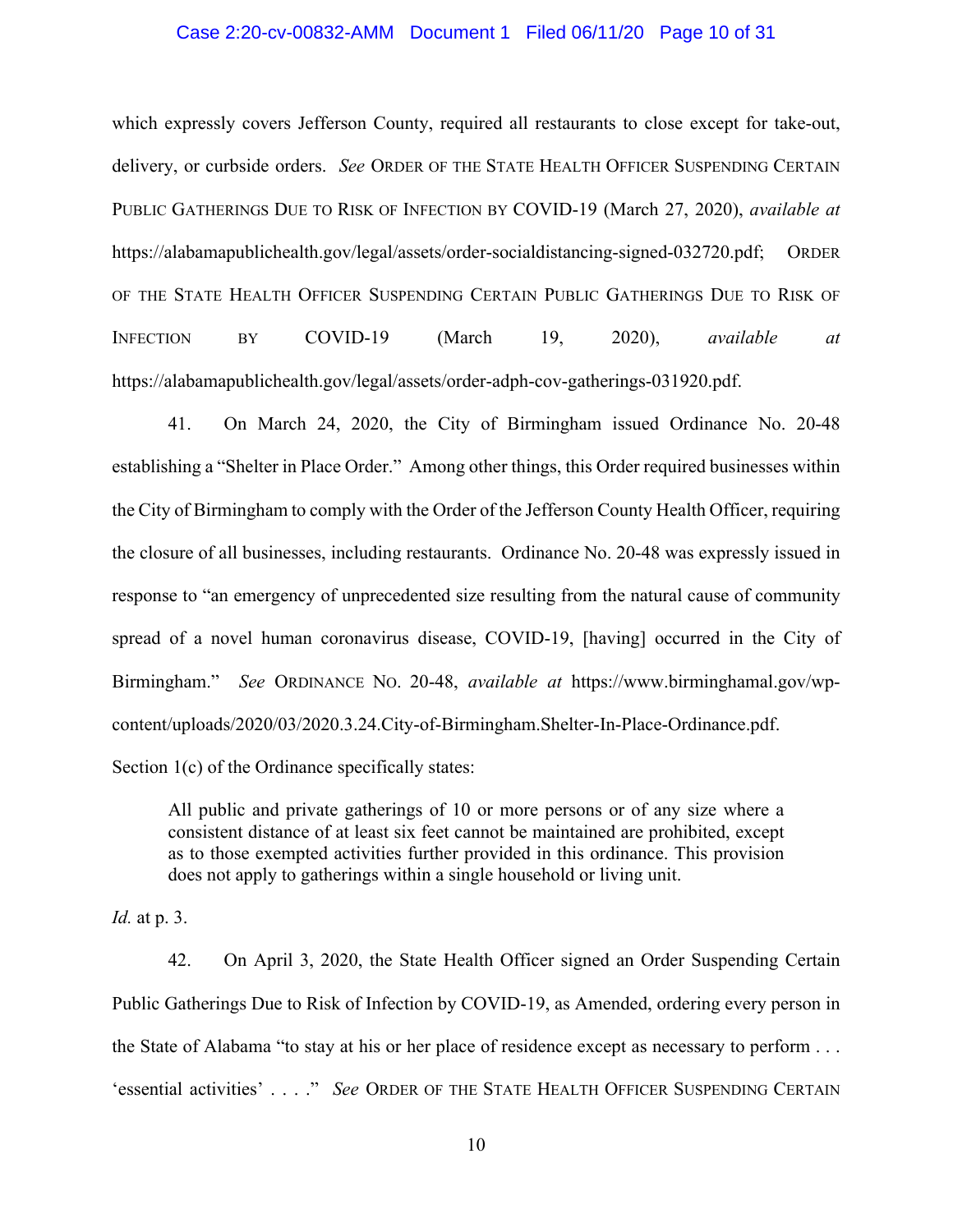### Case 2:20-cv-00832-AMM Document 1 Filed 06/11/20 Page 11 of 31

PUBLIC GATHERINGS DUE TO RISK OF INFECTION BY COVID-19 (April 3, 2020), *available at*  https://governor.alabama.gov/assets/2020/04/2020\_04\_03\_20-Revised-SOE.pdf.

43. In response to the State Health Officer's April 3, 2020 Order, the City of Birmingham amended its March 24, 2020 "Shelter In Place Order" (Ordinance No. 20-50) to continue through April 30, 2020. *See* ORDINANCE NO. 20-50 (April 3, 2020), *available at* https://www.birminghamal.gov/wp-content/uploads/2020/04/Shelter-in-Place-Ordinance-

Amended-20-50.pdf.

44. On April 28, 2020, the State Health Officer signed an Order (the "Safer at Home Order") reopening certain portions of the State's economy, but still requiring restaurants to remain closed until a later date. *See* ORDER OF THE STATE HEALTH OFFICER SUSPENDING CERTAIN PUBLIC GATHERINGS DUE TO RISK OF INFECTION BY COVID-19 (April 28, 2020), *available at*  https://governor.alabama.gov/assets/2020/04/Safer-At-Home-Order-Signed-4.28.20.pdf.

45. On April 28, 2020, the City of Birmingham adopted Ordinance No. 20-69, which required that face coverings or masks be worn in public in the City of Birmingham, beginning May 1, 2020. Business owners, managers, and supervisors are responsible for ensuring that employees, customers, clients and/or visitors observe this requirement while at their place of business. *See*  AN ORDINANCE TO AMEND ORDINANCE NO. 20–69, REQUIRING THAT FACE COVERINGS OR MASKS BE WORN IN PUBLIC IN THE CITY OF BIRMINGHAM DURING THE COVID-19 PUBLIC HEALTH EMERGENCY AND RECOVERY (May 5, 2020), *available at* https://www.birminghamal.gov/wpcontent/uploads/2020/05/Ordinance-No.-20-72.pdf; *see also City's face covering ordinance extended to June 12, 2020*, *available at* https://www.birminghamal.gov/wpcontent/uploads/2020/05/Face-covering-ordinance-extended-to-June-12.pdf; AN ORDINANCE TO AMEND ORDINANCE NO. 20–69, REQUIRING THAT FACE COVERINGS OR MASKS BE WORN IN PUBLIC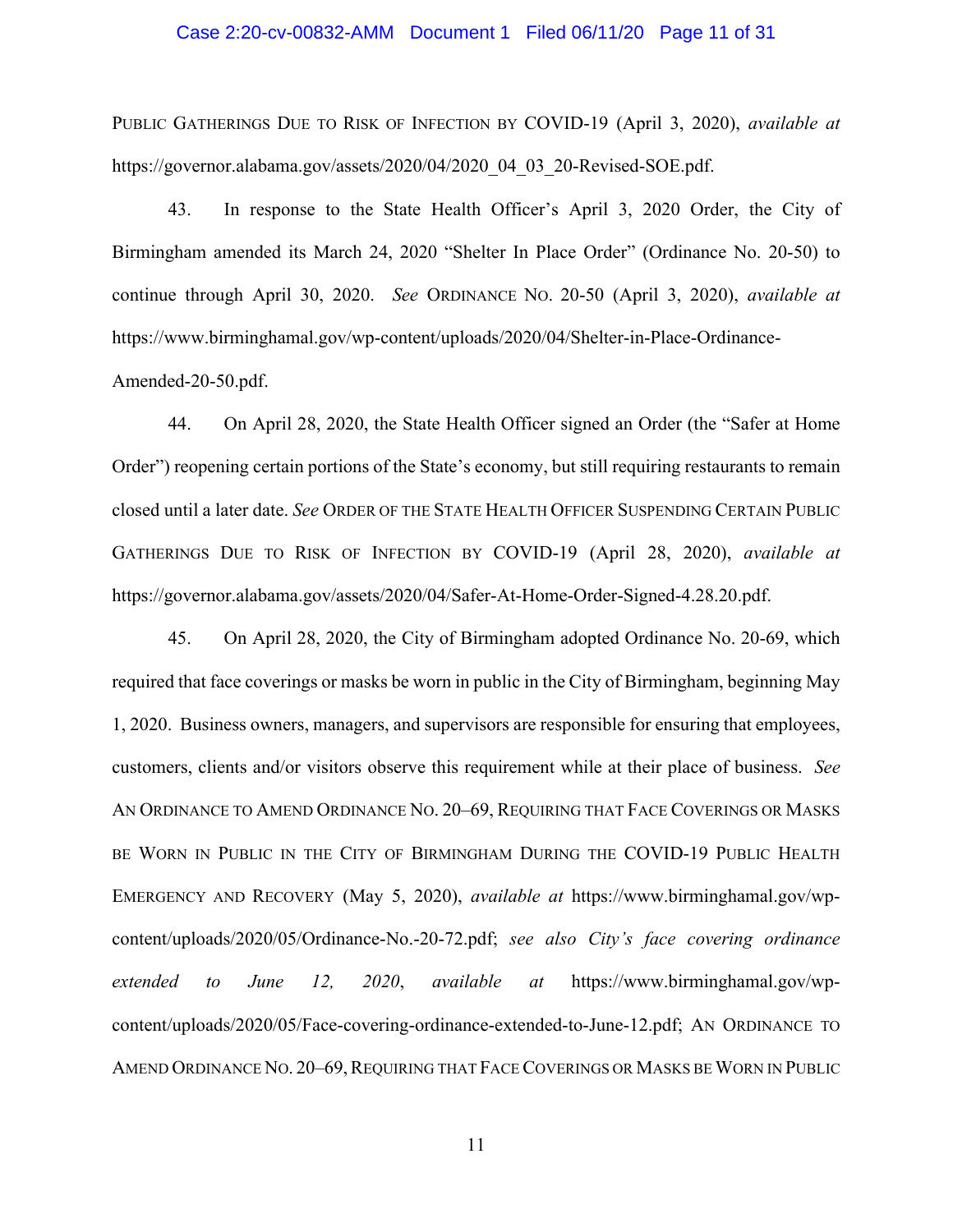#### Case 2:20-cv-00832-AMM Document 1 Filed 06/11/20 Page 12 of 31

IN THE CITY OF BIRMINGHAM DURING THE COVID-19 PUBLIC HEALTH EMERGENCY AND RECOVERY (May 19, 2020), *available at* https://www.birminghamal.gov/wpcontent/uploads/2020/05/2020.5.19.Ordinance-20-83.pdf.

46. On May 8, 2020, the State Health Officer signed an Amended Safer at Home Order, effective May 11, 2020 through May 22, 2020. While the Safer at Home Order expanded the list of businesses that were allowed to reopen, restaurants were limited to offering food for take-out or delivery, online ordering, curbside pickup, and to the extent that on-premises consumption of food or drink is offered, restaurants "must limit the party size at tables to no more than eight persons and maintain at least six feet of separation between people seated at different tables, booths chairs, or stools." *See* ORDER OF THE STATE HEALTH OFFICER SUSPENDING CERTAIN PUBLIC GATHERINGS DUE TO RISK OF INFECTION BY COVID-19 at p.7 (May 8, 2020), *available at*  https://governor.alabama.gov/assets/2020/05/Safer-at-Home-Order-FINAL-5.8.2020.pdf. The Safer at Home Order was again amended on May 21, 2020 to extend these restrictions on restaurants through July 3, 2020. *See* ORDER OF THE STATE HEALTH OFFICER SUSPENDING CERTAIN PUBLIC GATHERINGS DUE TO RISK OF INFECTION BY COVID-19 at pp. 8–9 (May 21, 2020), *available at* https://altogetheralabama.org/wp-content/uploads/2020/05/Safer-at-Home-Order-FINAL-5.21.2020.pdf.

47. As of the date of filing this Complaint, Jefferson County, where Plaintiffs are located, has over 2,100 cases of COVID-19, with more than 110 deaths.

48. There has been a direct physical loss of and/or damage to the covered premises under the Policy by, among other things, damaging the property, denying access to the property, preventing customers from physically occupying the property, causing the property to be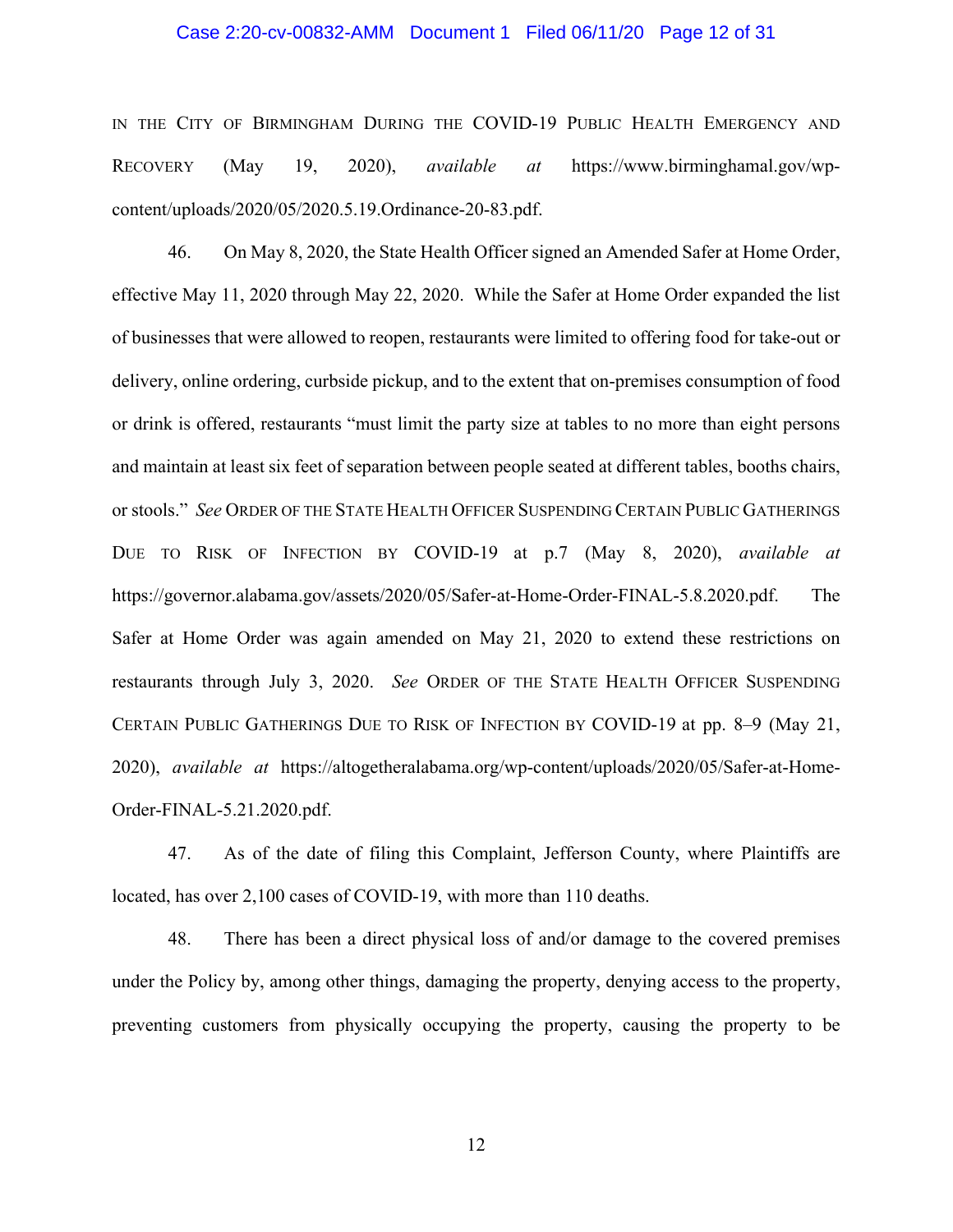#### Case 2:20-cv-00832-AMM Document 1 Filed 06/11/20 Page 13 of 31

physically uninhabitable by customers, causing its function to be nearly eliminated or destroyed, and/or causing a suspension of business operations on the premises.

49. Prior to the municipal and state "stay-at-home" orders, Plaintiffs were collectively serving thousands of customers daily. On weekends, the Lakeview location alone would serve in the thousands and consistently have 100-200 people in the restaurant and patio areas.

50. Until recently, however, Plaintiffs have only been able to operate on a limited take out basis, and in fact, were forced to temporarily close the Moe's location in Lakeview. The Lakeview location closed on approximately March 16, 2020 and did not reopen until approximately May 4, 2020 when it reopened for to-go orders. The Hoover, Vestavia Hills, and Trussville locations offered only to-go service beginning approximately March 16, 2020. Thereafter, on approximately May 11, 2020, Plaintiffs were able to serve food for on-site consumption but had to severely limit their seating areas. In addition, some of the food purchased by Plaintiffs prior to the Civil Authority Actions became spoiled and unusable, and thus had to be discarded.

51. Plaintiffs have suffered a suspension of normal business operations in terms of a significant slowdown of business activities and a cessation of all restaurant dining operations on the premises.

52. Additionally, Plaintiffs' restaurants suffered a suspension of normal business operations in terms of a significant slowdown of business activities and a cessation of all restaurant dining operations on the premises, sustained losses of business income, and incurred extra expenses.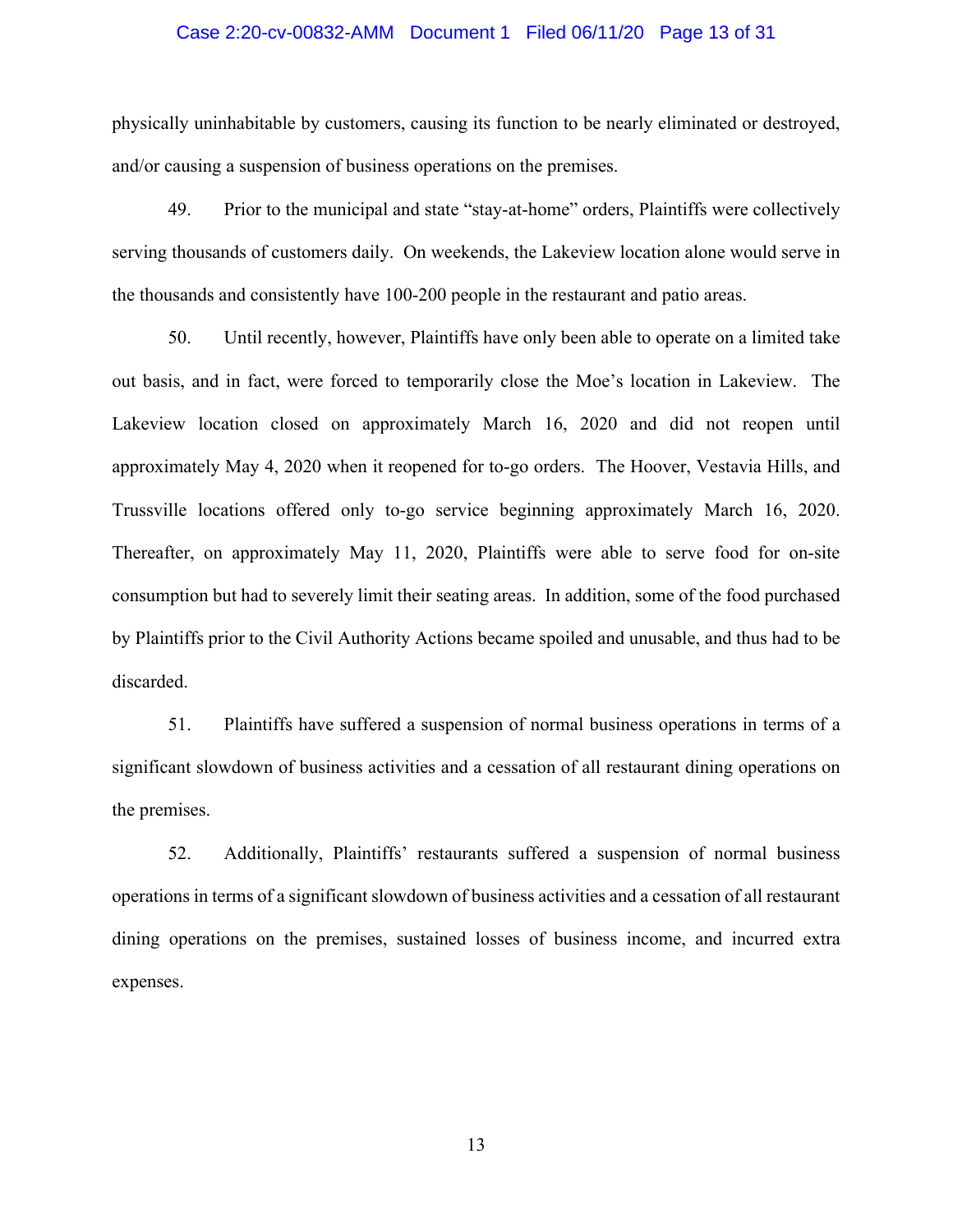### Case 2:20-cv-00832-AMM Document 1 Filed 06/11/20 Page 14 of 31

53. These losses and expenses have continued through the date of filing of this action. As of the date of filing, the restaurant premises just recently opened for on-site consumption at a very limited capacity.

54. These losses and expenses are not excluded from coverage under the Policy. Moreover, because the Policy is an all-risk policy and Plaintiffs have complied with their contractual obligations, Plaintiffs are entitled to payment for these losses and expenses.

55. Accordingly, on or about March 25, 2020, Plaintiffs provided notice of their claim to Defendant, consistent with the terms and procedures of the Policy. In response, Defendant sent Plaintiffs a letter reserving its rights under the Policy and asking Plaintiffs for additional information related to their claim. *See* Letter from Brian Meinberg, The Cincinnati Insurance Companies, to Moe's Original BBQ (March 26, 2020), attached hereto as "Exhibit B".

56. Plaintiffs responded to Defendant's questions on or around April 23, 2020 and April 28, 2020. In their response, Plaintiffs noted that they were prevented by HIPAA from being given the names of any customers or employees who may have been infected by COVID-19. However, Plaintiffs included copies of the government orders that restricted their businesses and also included letters from local mayors that confirmed cases of COVID-19 within their city limits.

57. Thereafter, in a letter dated May 6, 2020, Defendant denied coverage for Plaintiffs' claims. *See* Letter from Brian Meinberg, The Cincinnati Insurance Companies, to Moe's Original BBQ (May 6, 2020), attached hereto as "Exhibit C". Thus, contrary to the plain language of the Policy and Defendant's corresponding promises and contractual obligations, Defendant has refused to pay for Plaintiffs' losses and expenses under the terms of the Policy.

58. This appears to be consistent with the position Defendant has taken nationwide, even though on its website, Defendant publicly represents: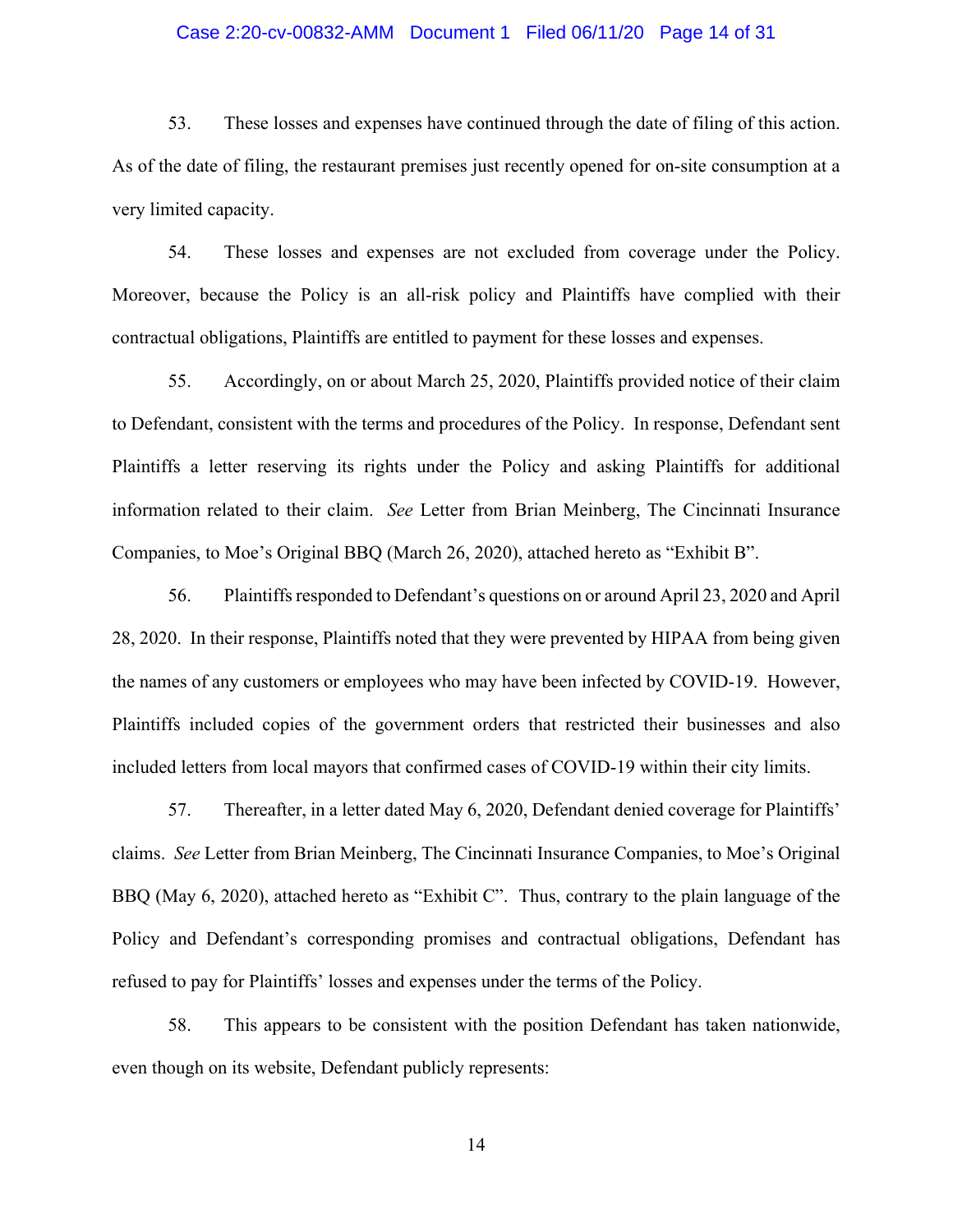Cincinnati puts the health and safety of our associates, agents and customers at the top of our priorities. That's why we've put our business continuity plans in action, ensuring we do our part to help prevent the spread of COVID-19 while continuing to deliver the outstanding service you deserve. *We know it's important to keep our business running, ready to serve you and fulfill the promises we've made to you.*

Ready to Serve, THE CINCINNATI INS. COS., *available at* https://www.cinfin.com/covid-19 (emphasis added).

## **CLASS ACTION ALLEGATIONS**

59. The class claims all derive directly from a single course of conduct by Defendant: its systematic and uniform refusal to pay insureds for covered losses and the actions taken by civil authorities to suspend business operations.

60. Plaintiffs bring this action pursuant to Rules 23(a), 23(b)(1), 23(b)(2), and/or 23(b)(3), as well as 23(c)(4), of the Federal Rules of Civil Procedure, individually and on behalf of all others similarly situated. This action satisfies the numerosity, commonality, typicality, adequacy, predominance, and superiority requirements of those provisions.

- 61. Plaintiffs seek to represent a nationwide class defined as:
	- a. All persons and entities with Business Income coverage and/or Extended Business Income coverage under a property insurance policy issued by Defendant that suffered a suspension of business operations and for which Defendant has either actually denied or stated it will deny a claim for the losses or has otherwise failed to acknowledge, accept as a covered loss, or pay for the covered losses ("the Business Income Coverage Class").
	- b. All persons and entities with Extra Expense coverage under a property insurance policy issued by Defendant that suffered a suspension of business operations and for which Defendant has either actually denied or stated it will deny a claim for the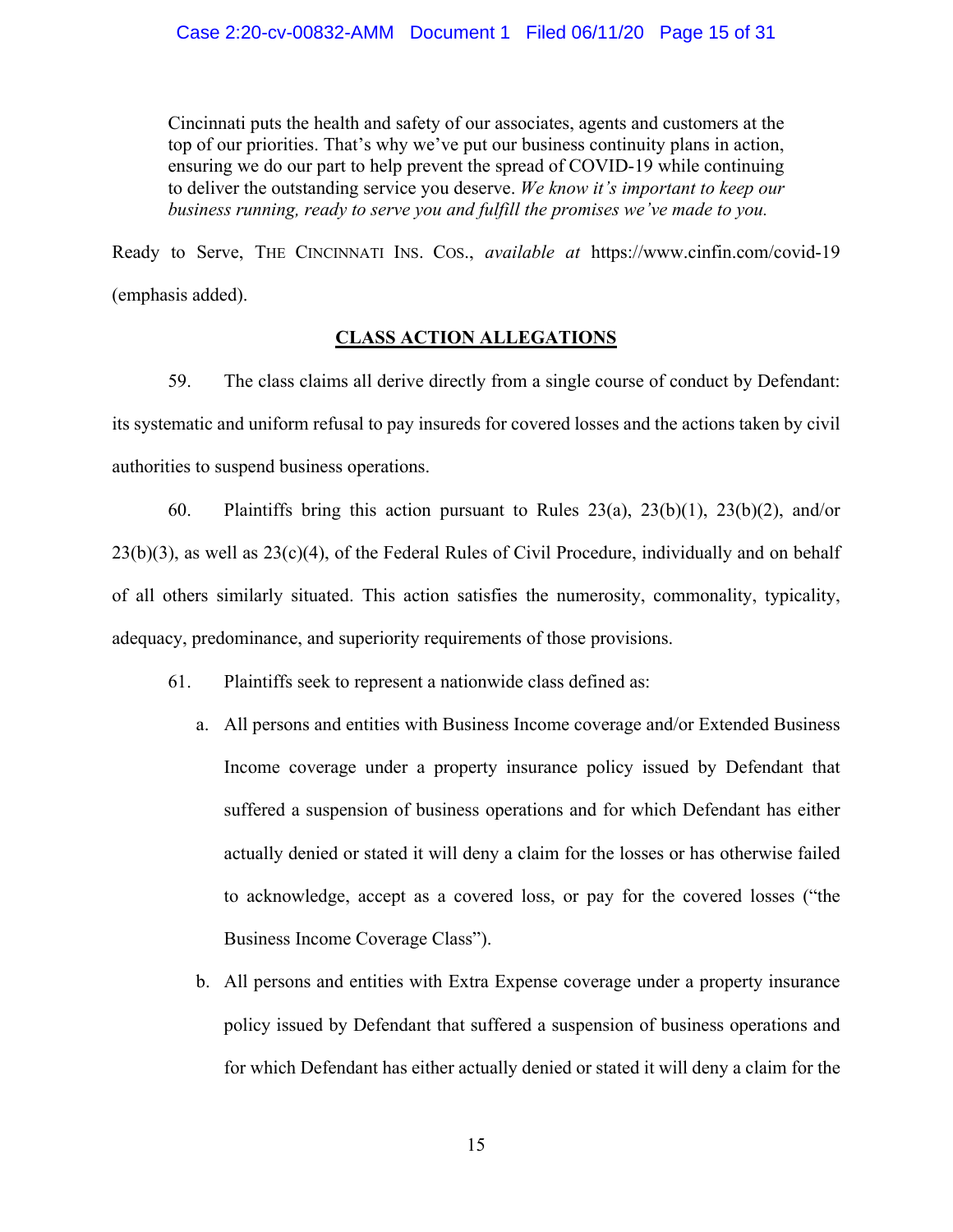#### Case 2:20-cv-00832-AMM Document 1 Filed 06/11/20 Page 16 of 31

expenses or has otherwise failed to acknowledge, accept as a covered expense, or pay for the covered expenses ("the Extra Expense Coverage Class").

c. All persons and entities with Civil Authority coverage under a property insurance policy issued by Defendant that suffered an actual loss of Business Income and/or Extra Expense caused by an action of a civil authority that prohibited access to the premises, and for which Defendant has either actually denied or stated it will deny a claim for the losses or has otherwise failed to acknowledge, accept as a covered loss, or pay for the covered losses ("the Civil Authority Coverage Class").

62. Excluded from each defined proposed Class are Defendant and any of its members, affiliates, parents, subsidiaries, officers, directors, employees, successors, or assigns; governmental entities; Class Counsel and their employees; and the judicial officers and Court staff assigned to this case and their immediate family members.

63. Plaintiffs reserve the right to modify, expand, or amend the definitions of the proposed Classes, as appropriate, during the course of this litigation.

64. This action has been brought and may properly be maintained on behalf of each Class proposed herein under the criteria of Rule 23 of the Federal Rules of Civil Procedure.

### **Numerosity and Ascertainability**

65. This action satisfies the requirements of FED. R. CIV. P.  $23(a)(1)$ . The members of each proposed Class are so numerous that individual joinder of all Class members is impracticable. There are, at a minimum, thousands of members of each proposed Class, and these individuals and entities are spread out across the United States.

66. The identity of Class members is ascertainable, as the names and addresses of all Class members can be identified in Defendant's or its agents' books and records. Class members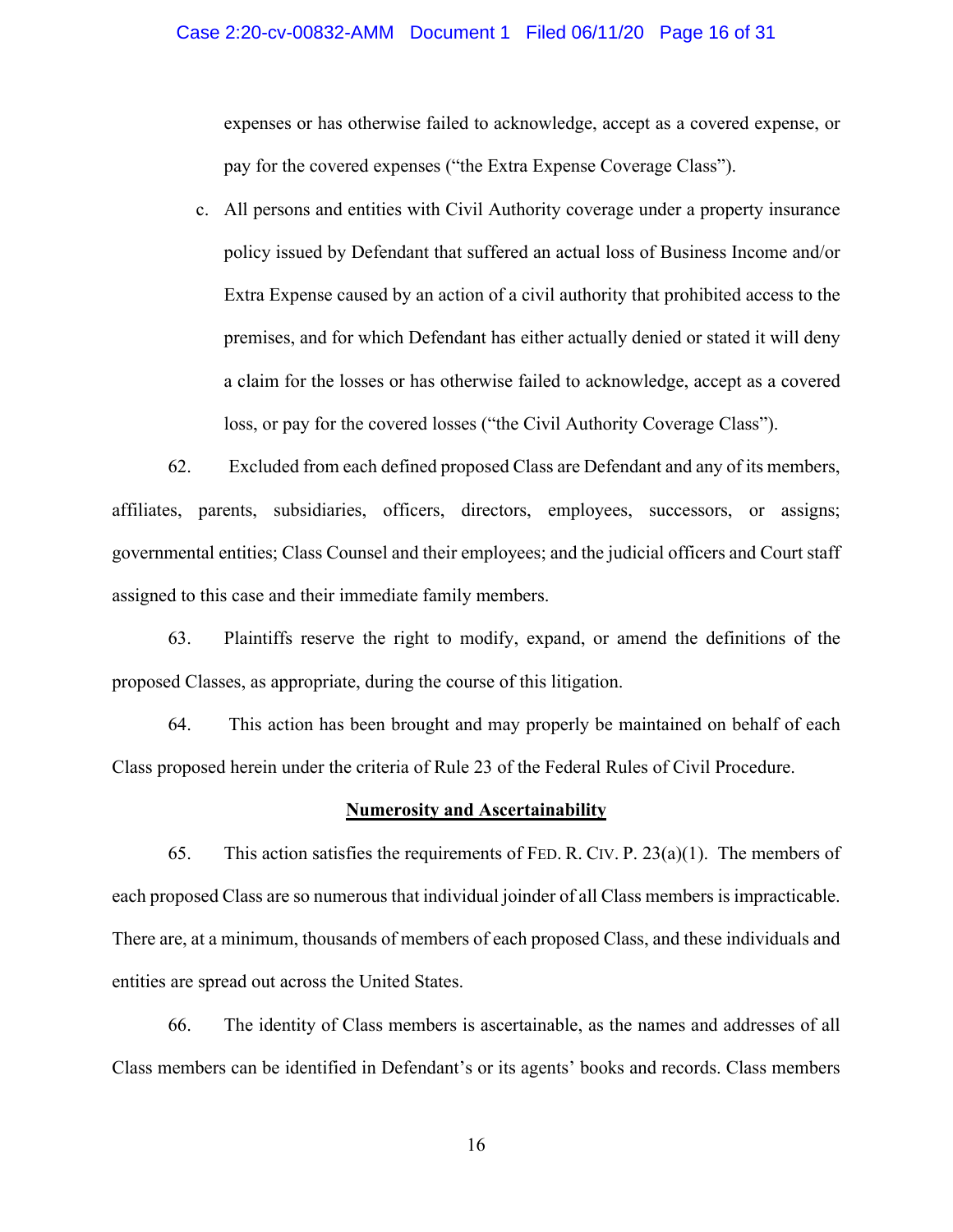#### Case 2:20-cv-00832-AMM Document 1 Filed 06/11/20 Page 17 of 31

may be notified of the pendency of this action by recognized, Court-approved notice dissemination methods, which may include U.S. mail, electronic mail, internet postings, and/or published notice.

### **Predominance of Common Issues**

67. This action satisfies the requirements of FED. R. CIV. P.  $23(a)(2)$  and  $23(b)(3)$ because this action involves common questions of law and fact that predominate over any questions affecting only individual Class members. Defendant issued all-risk policies to all of the members of each proposed Class in exchange for payment of premiums by the Class members. The questions of law and fact affecting all Class members include, without limitation, the following:

- a. Whether Plaintiffs and the Class members suffered a covered loss under the policies issued to members of the Class;
- b. Whether Defendant wrongfully denied all claims based on the facts set forth herein;
- c. Whether Defendant's business income coverage applies based on the facts set forth herein;
- d. Whether Defendant's civil authority coverage applies based on the facts set forth herein;
- e. Whether Defendant's extra expense coverage applies to efforts to avoid or minimize a loss caused by the suspension of business based on the facts set forth herein;
- f. Whether Defendant breached its contracts of insurance through a uniform and blanket denial of all claims for business losses based on the facts set forth herein;
- g. Whether Plaintiffs and the Class members suffered damages as a result of Defendant's actions; and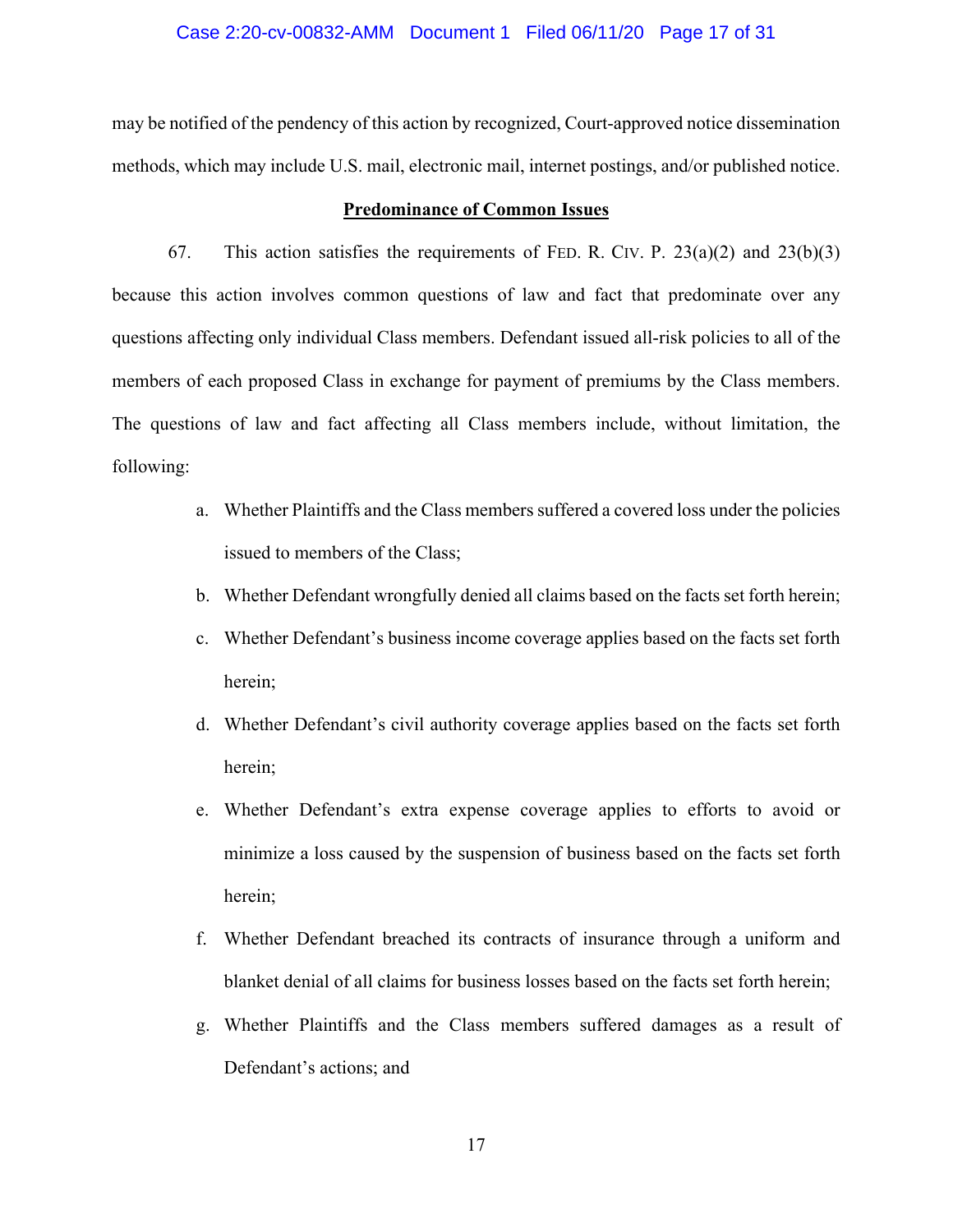h. Whether Plaintiffs and the Class members are entitled to an award of reasonable attorneys' fees, interest, and costs.

### **Typicality**

68. This action satisfies the requirements of FED. R. CIV. P. 23(a)(3) because Plaintiffs' claims are typical of the claims of the Class members and arise from the same course of conduct by Defendant. Plaintiffs and the other Class members are all similarly affected by Defendant's refusal to pay under their property insurance policies. Plaintiffs' claims are based upon the same legal theories as those of the other Class members. Plaintiffs and the other Class members sustained damages as a direct and proximate result of the same wrongful practices in which Defendant engaged. The relief Plaintiffs seek is typical of the relief sought for the absent Class members.

### **Adequacy of Representation**

69. This action satisfies the requirements of FED. R. CIV. P.  $23(a)(4)$  because Plaintiffs will fairly and adequately represent and protect the interests of Class members. Plaintiffs have retained counsel with substantial experience in prosecuting complex class action litigation.

70. Plaintiffs and their counsel are committed to vigorously prosecuting this action on behalf of the Class members and have the financial resources to do so. Neither Plaintiffs nor their counsel have interests adverse to those of the Class members.

## **Inconsistent or Varying Adjudications and the Risk of Impediments to Other Class Members' Interests**

71. This action satisfies the requirements of FED. R. CIV. P. 23(b)(1). Plaintiffs seek class-wide adjudication as to the interpretation and scope of Defendant's property insurance policies that use the same language and terms as the Policy. The prosecution of separate actions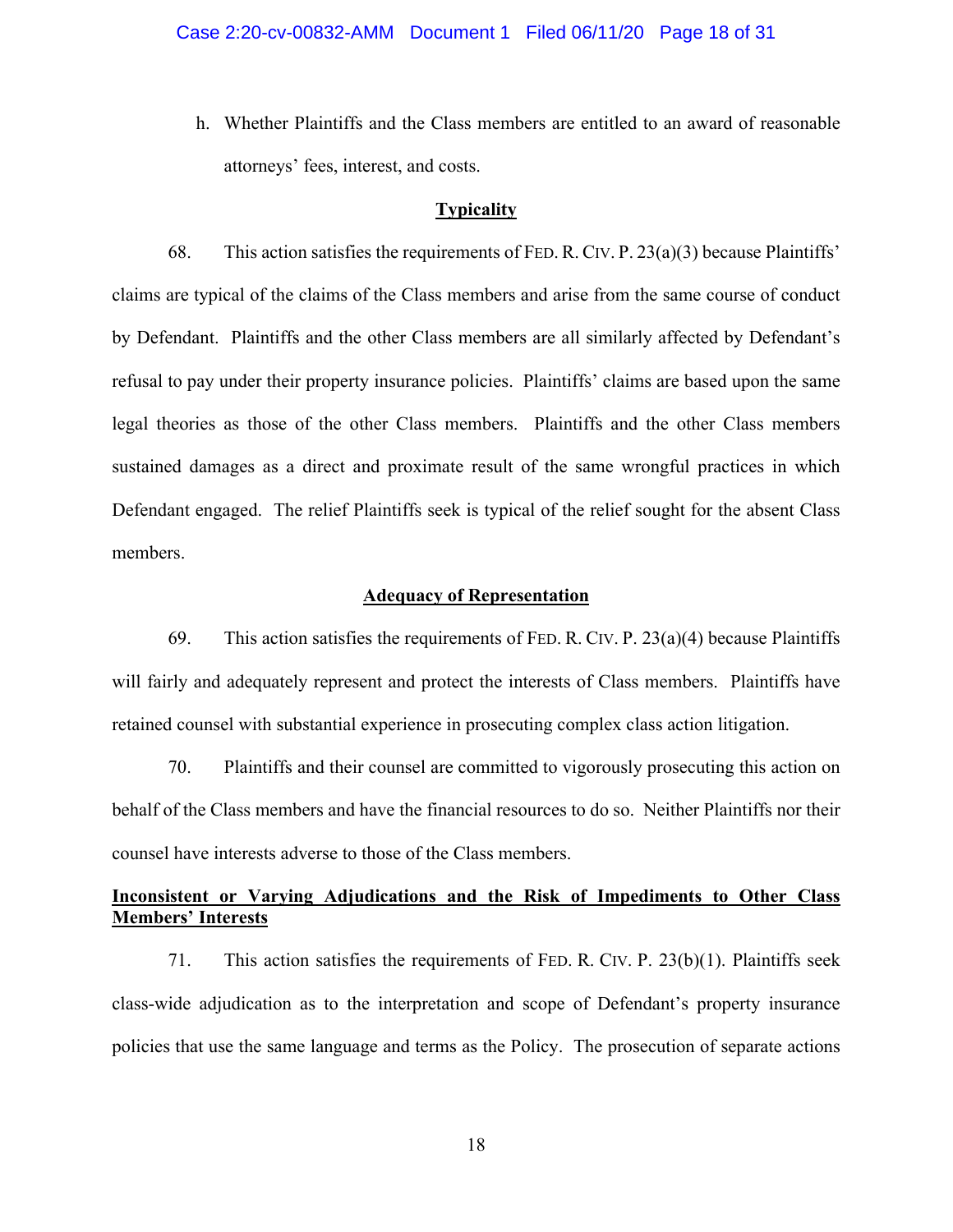#### Case 2:20-cv-00832-AMM Document 1 Filed 06/11/20 Page 19 of 31

by individual members of the proposed Classes would create an imminent risk of inconsistent or varying adjudications that would establish incompatible standards of conduct for Defendant.

## **Final Injunctive and/or Corresponding Declaratory Relief with Respect to the Classes Is Appropriate**

72. This action satisfies the requirements of FED.R.CIV. P. 23(b)(2) because Defendant acted or refused to act on grounds generally applicable to Plaintiffs and the members of the proposed Classes, thereby making appropriate final injunctive and/or corresponding declaratory relief with respect to the Class members. The class claims all derive directly from Defendant's systematic and uniform refusal to pay insureds for losses suffered due to actions taken by civil authorities to suspend or interrupt business operations in response to the COVID-19 pandemic. Defendant's actions, or refusal to act, are grounded upon the same generally applicable legal theories.

#### **Superiority**

73. This action satisfies the requirements of FED. R. CIV. P. 23(b)(3) because a class action is superior to other available methods for the fair and efficient group-wide adjudication of this controversy. The common questions of law and fact regarding Defendant's conduct and the interpretation of the common language in its property insurance policies predominate over any questions affecting only individual Class members.

74. Because the damages suffered by certain individual Class members may be relatively small, the expense and burden of individual litigation would make it very difficult for all individual Class members to redress the wrongs done to each of them individually, such that many Class members would have no rational economic interest in individually controlling the prosecution of specific actions, and the burden imposed on the judicial system by individual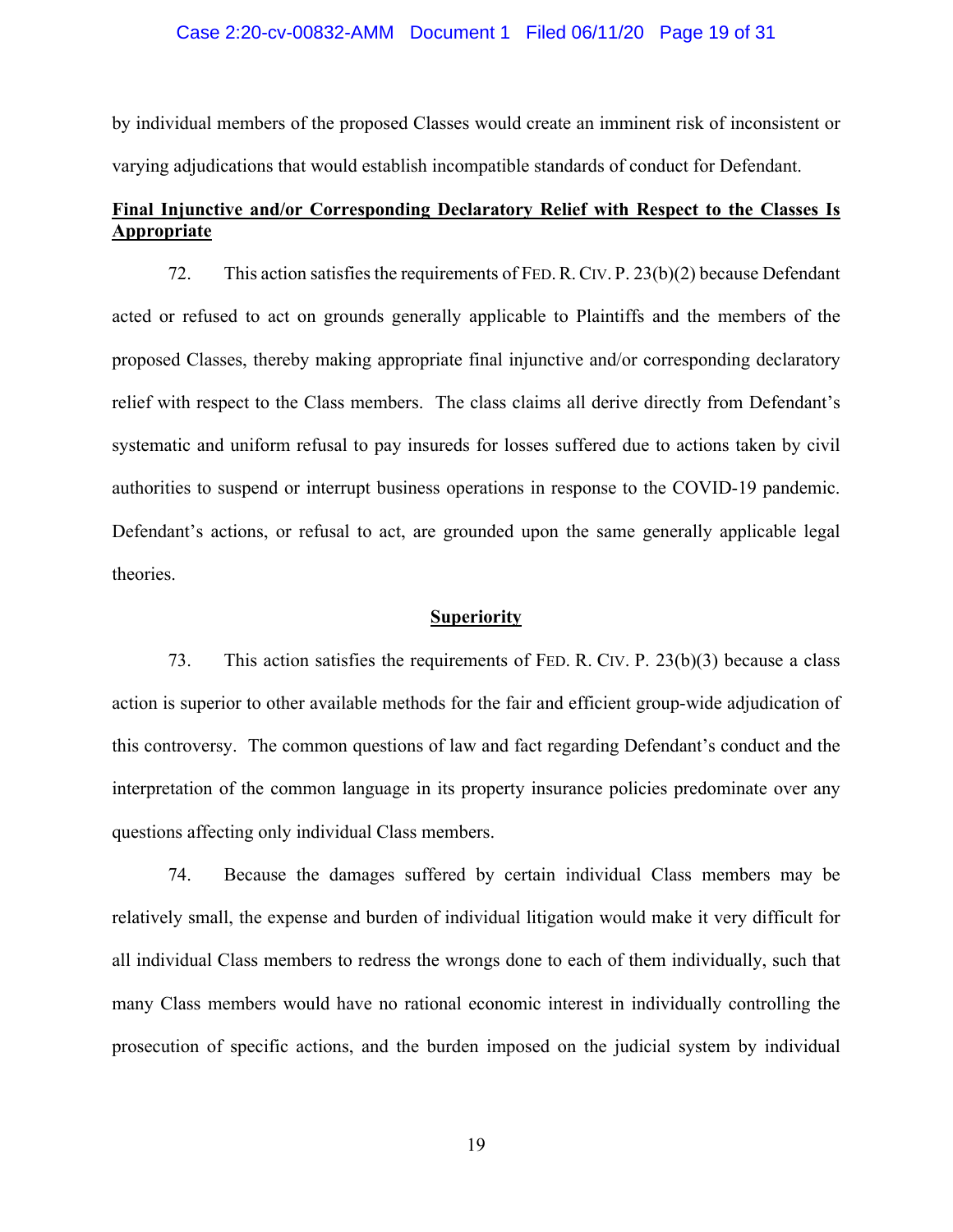#### Case 2:20-cv-00832-AMM Document 1 Filed 06/11/20 Page 20 of 31

litigation by even a small fraction of the Class would be enormous, making class adjudication the superior alternative under FED. R. CIV. P. 23(b)(3)(A).

75. The conduct of this action as a class action presents far fewer management difficulties, far better conserves judicial resources and the parties' resources, and far more effectively protects the rights of each Class member than would piecemeal litigation. Compared to the expense, burdens, inconsistencies, economic infeasibility, and inefficiencies of individualized litigation, the challenges of managing this action as a class action are substantially outweighed by the benefits to the legitimate interests of the parties, the Court, and the public of class treatment in this Court, making class adjudication superior to other alternatives, under FED. R. CIV. P. 23(b)(3)(D).

76. Plaintiffs are not aware of any obstacles likely to be encountered in the management of this action that would preclude its maintenance as a class action. Rule 23 provides the Court with authority and flexibility to maximize the efficiencies and benefits of the class mechanism and reduce management challenges. The Court may, on motion of Plaintiffs or on its own determination, certify nationwide, statewide and/or multistate classes for claims sharing common legal questions; utilize the provisions of Rule  $23(c)(4)$  to certify any particular claims, issues, or common questions of fact or law for class-wide adjudication; certify and adjudicate bellwether class claims; and utilize Rule  $23(c)(5)$  to divide any Class into subclasses.

### **COUNT I – BREACH OF CONTRACT (On behalf of the Business Income Coverage Class)**

77. Plaintiffs incorporate by reference and reallege each and every allegation above as if fully set forth herein.

78. Plaintiffs bring this Count both individually and on behalf of the other members of the Business Income Coverage Class.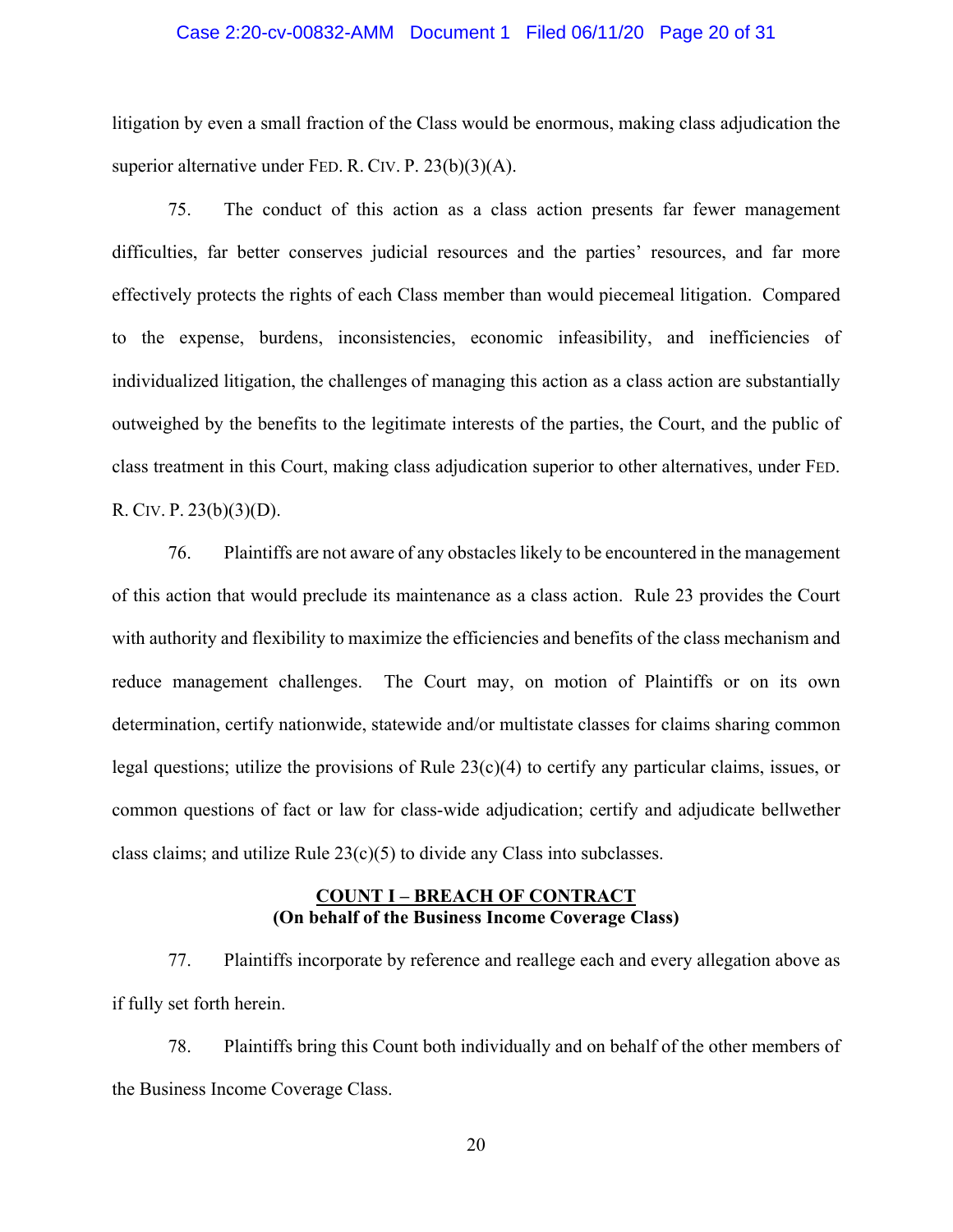### Case 2:20-cv-00832-AMM Document 1 Filed 06/11/20 Page 21 of 31

79. Plaintiffs' Policy, as well as the policies of the other Business Income Coverage Class members, are insurance contracts under which Defendant was paid premiums in exchange for promises to pay Plaintiffs and Class members' losses for claims covered by their policies.

80. In the Policy and other Class members' policies, Defendant promised to pay for losses of business income incurred as a result of perils not excluded under their policies. Specifically, Defendant promised to pay for losses of "business income" sustained as a result of a "suspension" of "business operations" during the "period of restoration."

81. Plaintiffs and Class members suffered a direct physical loss of and damage to Plaintiffs' restaurants and other Class members' insured premises as a result of interruptions or suspensions of business operations at these premises. These interruptions and suspensions caused Plaintiffs and Class members to suffer losses of business income.

82. These losses triggered business income coverage under Plaintiffs' Policy and other Class members' policies.

83. Plaintiffs and the other Class members have complied with all applicable provisions of their respective policies, including payment of premiums.

84. Defendant, without justification and in bad faith, denied coverage and refused performance under the Policy and other Class members' policies by denying coverage for these losses and expenses. Accordingly, Defendant is in breach of the Policy and other Class members' policies.

85. As a result of Defendant's breaches of the Policy and other Class members' policies, Plaintiffs and the Class members have suffered actual and substantial damages for which Defendant is liable.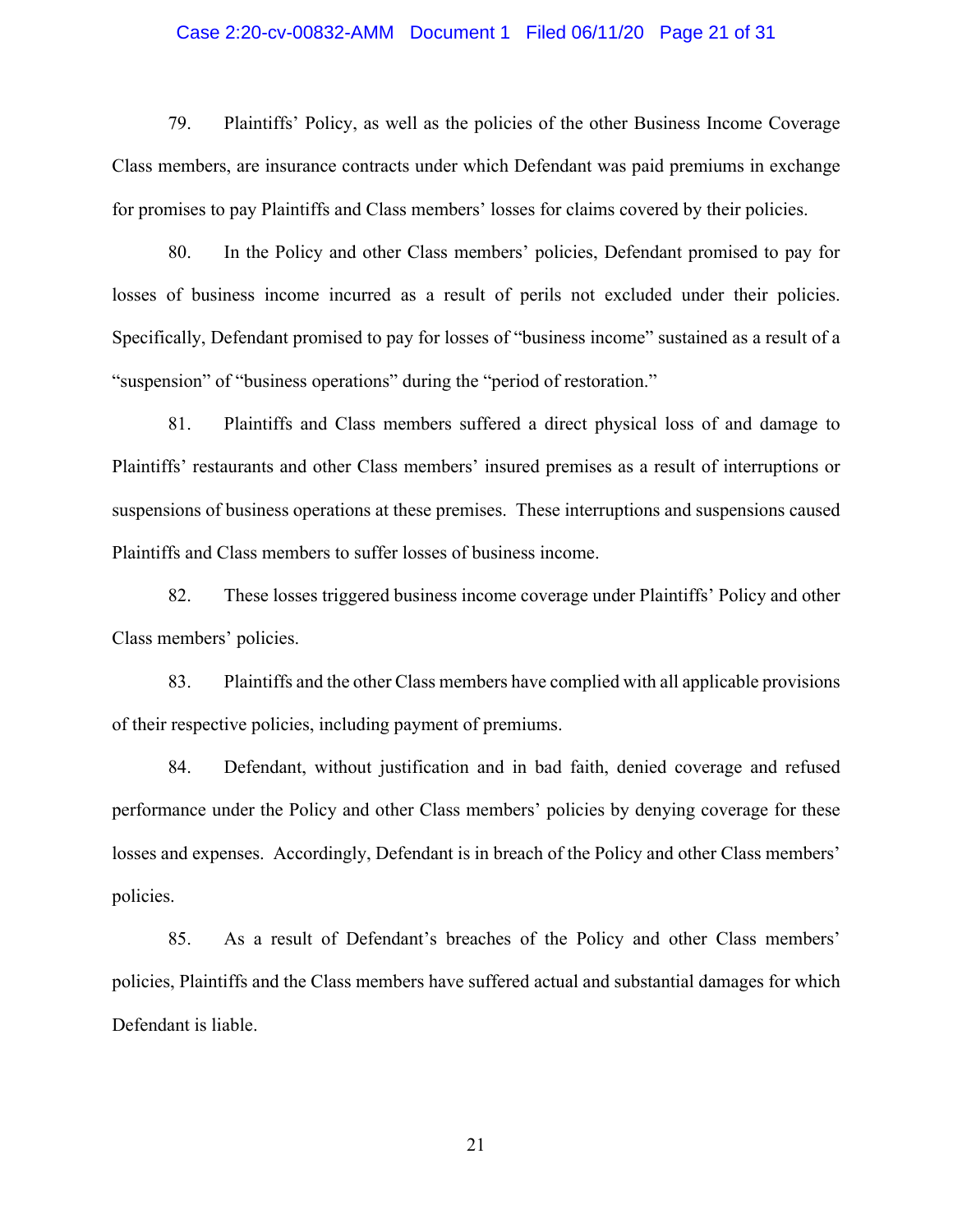### Case 2:20-cv-00832-AMM Document 1 Filed 06/11/20 Page 22 of 31

 WHEREFORE, Plaintiffs, both individually and on behalf of the Class members, seek compensatory damages resulting from Defendant's breaches of the Policy and other Class members' polices and seek all other relief deemed appropriate by this Court.

## **COUNT II – DECLARATORY JUDGMENT (On behalf of the Business Income Coverage Class)**

86. Plaintiffs incorporate by reference and reallege each and every allegation above as if fully set forth herein.

87. Plaintiffs bring this Count both individually and on behalf of the other members of the Business Income Coverage Class.

88. Under 28 U.S.C. §§ 2201 & 2202, this Court has jurisdiction to declare the rights and other legal relations of the parties in dispute.

89. Plaintiffs' Policy, as well as the policies of other Business Income Coverage Class members, are insurance contracts under which Defendant was paid premiums in exchange for promises to pay Plaintiffs' and Class members' losses for claims covered by their policies.

90. In the Policy and other Class members' policies, Defendant promised to pay for losses of business income sustained as a result of perils not excluded under their policies. Specifically, Defendant promised to pay for losses of "business income" sustained as a result of a "suspension" of "business operations" during the "period of restoration."

91. Plaintiffs and Class members suffered direct physical loss of and damage to Plaintiffs' restaurants and other Class members' insured premises, resulting in interruptions or suspensions of business operations at their premises. These interruptions and suspensions caused Plaintiffs and Class members to suffer losses of business income.

92. These suspensions and interruptions, and the resulting losses, triggered business income coverage under the Policy and other Class members' policies.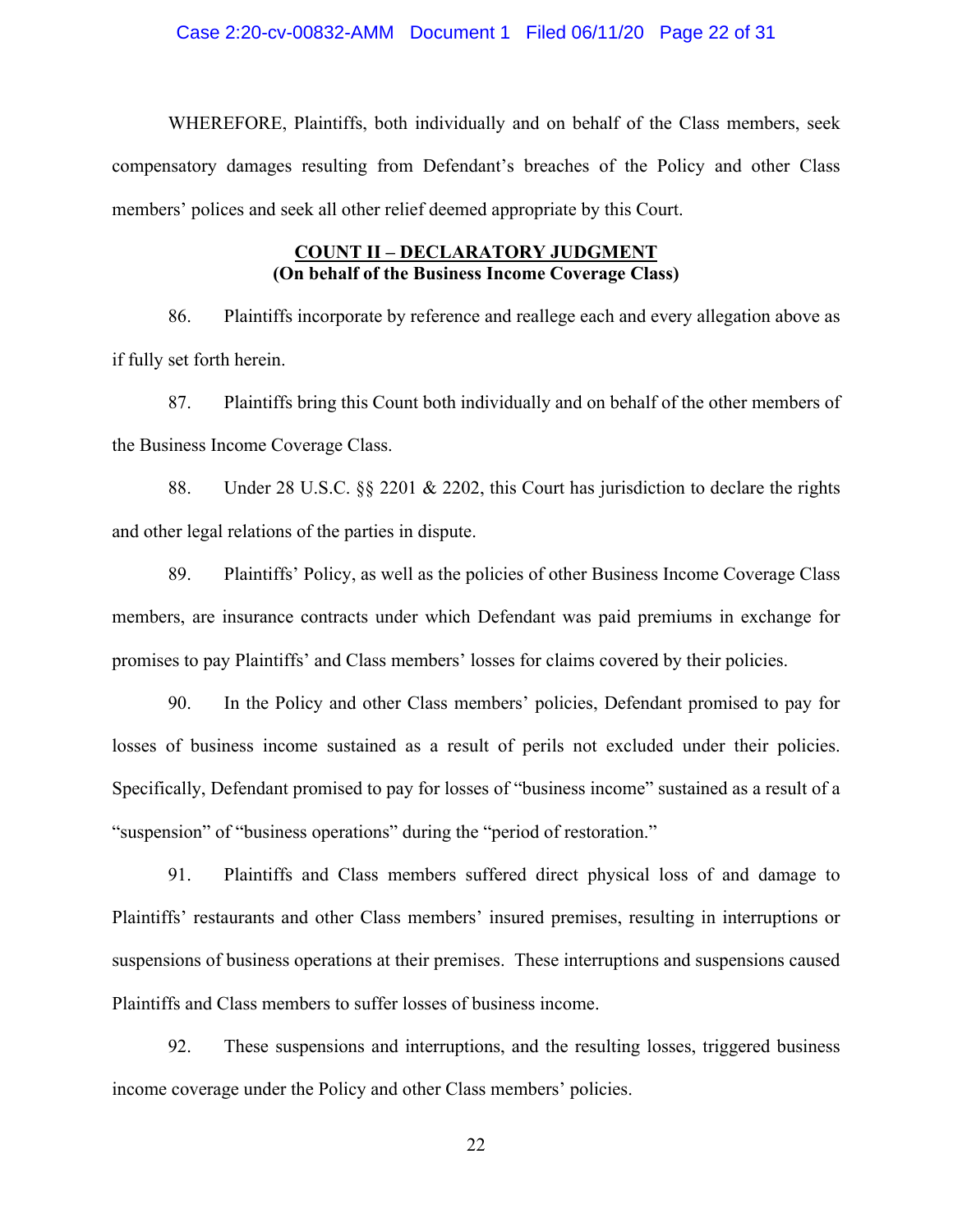### Case 2:20-cv-00832-AMM Document 1 Filed 06/11/20 Page 23 of 31

93. Plaintiffs and the other Class members complied with all applicable provisions of their respective policies, including payment of premiums.

94. Defendant, without justification, disputes that the Policy and other Class members' policies provides coverage for the losses.

95. Plaintiffs seek a Declaratory Judgment that their Policy and the other Class members' policies provide coverage for the losses of business income attributable to the facts set forth above.

96. An actual case or controversy exists regarding Plaintiffs' and other Class members' rights and Defendant's obligations to reimburse Plaintiffs and other Class members for the full amount of these losses. Accordingly, the Declaratory Judgment sought is justiciable.

 WHEREFORE, Plaintiffs, both individually and on behalf of the Class members, request that this Court enter a Declaratory Judgment declaring that the Policy and other Class members' policies provide coverage for Plaintiffs' and Class members' losses of business income.

### **COUNT III – BREACH OF CONTRACT (On behalf of the Extra Expense Coverage Class)**

97. Plaintiffs incorporate by reference and reallege each and every allegation above as if fully set forth herein.

98. Plaintiffs bring this Count both individually and on behalf of the other members of the Extra Expense Coverage Class.

99. Plaintiffs' Policy, as well as the policies of the other Extra Expense Coverage Class members, are insurance contracts under which Defendant was paid premiums in exchange for promises to pay Plaintiffs and Class members' losses for claims covered by their policies.

100. In the Policy and other Class members' policies, Defendant promised to pay for "Extra Expense[s]" incurred by Plaintiffs and other Class members during the "period of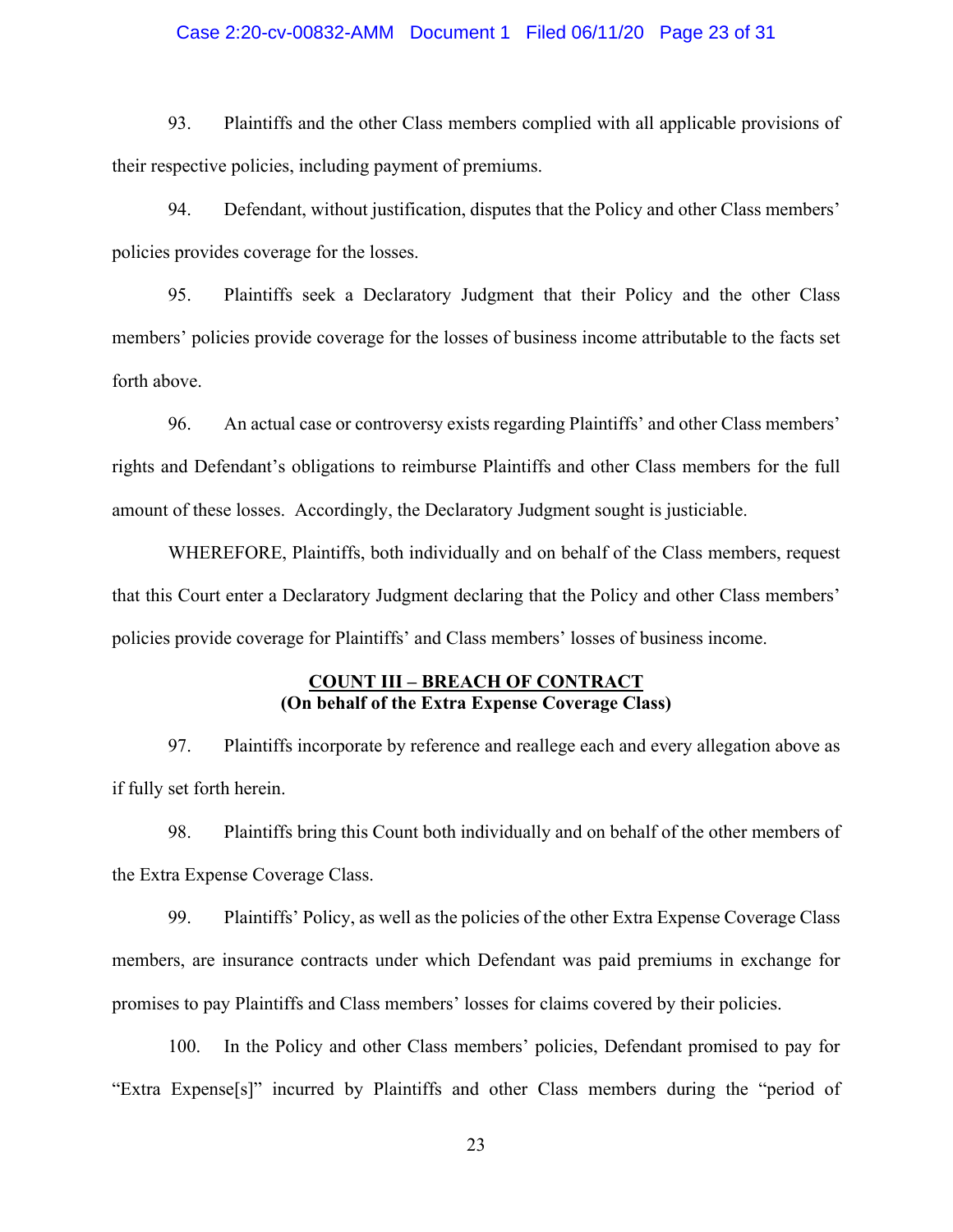#### Case 2:20-cv-00832-AMM Document 1 Filed 06/11/20 Page 24 of 31

restoration" that the insureds would not have incurred if there had been no loss or damage to the insured premises. These "Extra Expense[s]" include expenses to avoid or minimize the "suspension" of business, continue "operations," and to repair or replace property.

101. Plaintiffs and Class members suffered a direct physical loss of and damage to Plaintiffs' restaurants and other Class members' insured premises, resulting in suspensions and interruptions of business operations at these premises. These suspensions and interruptions have caused Plaintiffs and Class members to incur "Extra Expense[s]."

102. These expenses triggered the "Extra Expense" coverage under the Policy and other Class members' policies.

103. Plaintiffs and the other Class members have complied with all applicable provisions of their respective policies, including payment of premiums.

104. Defendant, without justification and in bad faith, denied coverage and refused performance under the Policy and other Class members' policies by denying coverage for these "Extra Expense[s]". Accordingly, Defendant is in breach of the Policy and other Class members' policies.

105. As a result of Defendant's breaches of the Policy and other Class members' policies, Plaintiffs and the Class members have suffered actual and substantial damages for which Defendant is liable.

 WHEREFORE, Plaintiffs, both individually and on behalf of the Class members, seek compensatory damages resulting from Defendant's breaches of the Policy and other Class members' polices and seek all other relief deemed appropriate by this Court.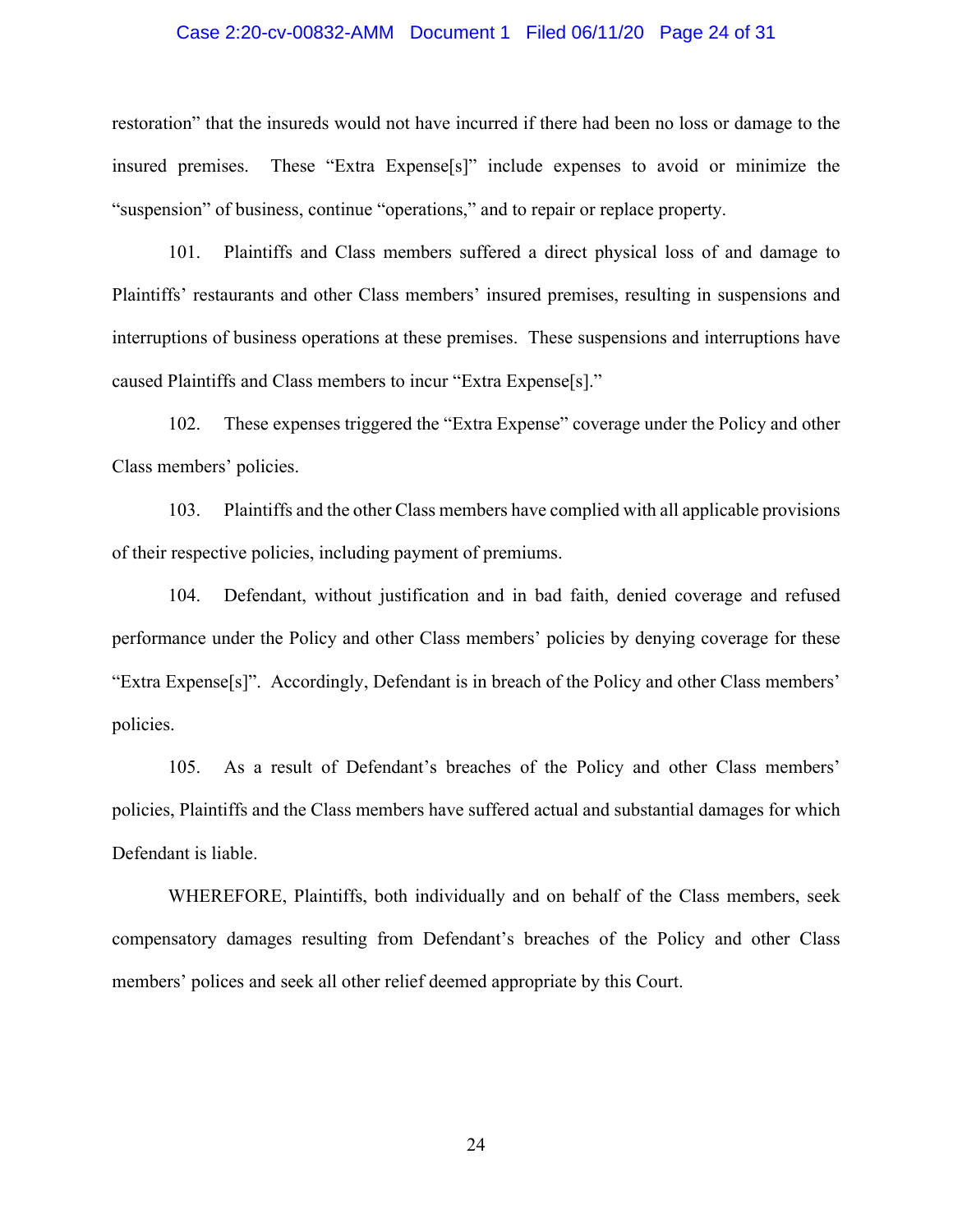## **COUNT IV – DECLARATORY JUDGMENT (On behalf of the Extra Expense Coverage Class)**

106. Plaintiffs incorporate by reference and reallege each and every allegation above as if fully set forth herein.

107. Plaintiffs bring this Count both individually and on behalf of the other members of the Extra Expense Coverage Class.

108. Under 28 U.S.C. §§ 2201 & 2202, this Court has jurisdiction to declare the rights and other legal relations of the parties in dispute.

109. Plaintiffs' Policy, as well as the policies of other Extra Expense Coverage Class members, are insurance contracts under which Defendant was paid premiums in exchange for promises to pay Plaintiffs' and Class members' losses for claims covered by their policies.

110. In the Policy and other Class members' policies, Defendant promised to pay for "Extra Expense[s]" incurred by Plaintiffs and other Class members during the "period of restoration" that the insureds would not have incurred if there had been no loss or damage to the insured premises. These "Extra Expense[s]" include expenses to avoid or minimize the "suspension" of business, continue "operations," and to repair or replace property.

111. Plaintiffs and Class members suffered direct physical loss of and damage to Plaintiffs' restaurants and other Class members' insured premises, resulting in interruptions or suspensions of business operations at their premises. As a result, Plaintiffs and other Class members have incurred "Extra Expense[s]", as defined in the Policy and other Class members' policies.

112. These expenses triggered "Extra Expense" coverage under the Policy and other Class members' policies.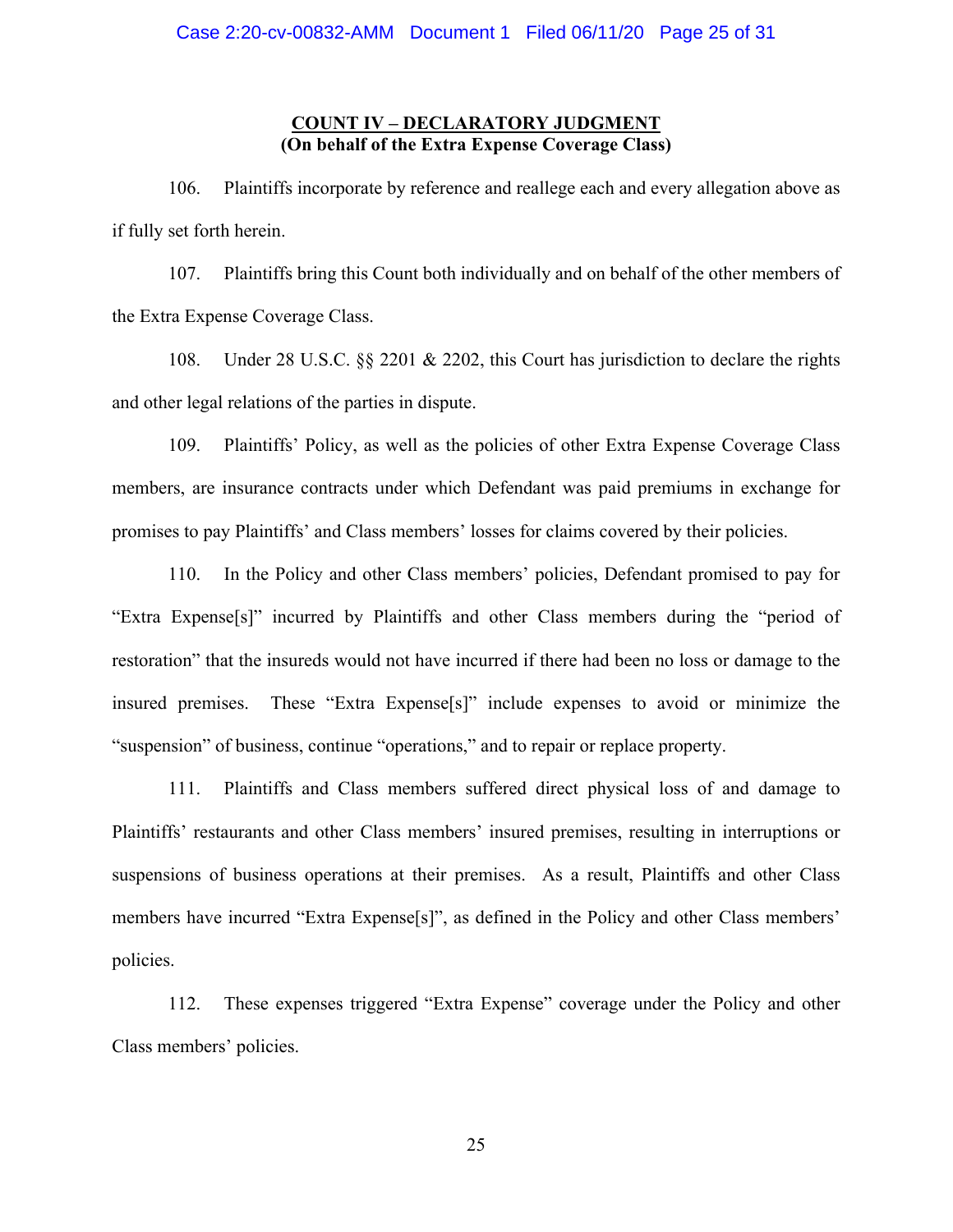### Case 2:20-cv-00832-AMM Document 1 Filed 06/11/20 Page 26 of 31

113. Plaintiffs and the other Class members complied with all applicable provisions of their respective policies, including payment of premiums.

114. Defendant, without justification, disputes that the Policy and other Class members' policies provides coverage for the "Extra Expense[s]".

115. Plaintiffs, both individually and on behalf of the other members of the Extra Expense Coverage Class, seek a Declaratory Judgment that their Policy and the other Extra Expense Coverage Class members' policies provide coverage for these "Extra Expense[s]."

116. An actual case or controversy exists regarding Plaintiffs' and other Class members' rights and Defendant's obligations under the Policy and Class members' policies to reimburse Plaintiffs and other Class members for these "Extra Expense[s]." Accordingly, the Declaratory Judgment sought is justiciable.

 WHEREFORE, Plaintiffs, both individually and on behalf of the Class members, request that this Court enter a Declaratory Judgment declaring that the Policy and other Class members' policies provide coverage for Plaintiffs' and Class members' "Extra Expense[s]."

### **COUNT V – BREACH OF CONTRACT (On behalf of the Civil Authority Coverage Class)**

117. Plaintiffs incorporate by reference and reallege each and every allegation above as if fully set forth herein.

118. Plaintiffs bring this Count both individually and on behalf of the other members of the Civil Authority Coverage Class.

119. Plaintiffs' Policy, as well as the policies of the other Civil Authority Coverage Class members, are insurance contracts under which Defendant was paid premiums in exchange for promises to pay Plaintiffs and Class members' losses and expenses covered by the policies.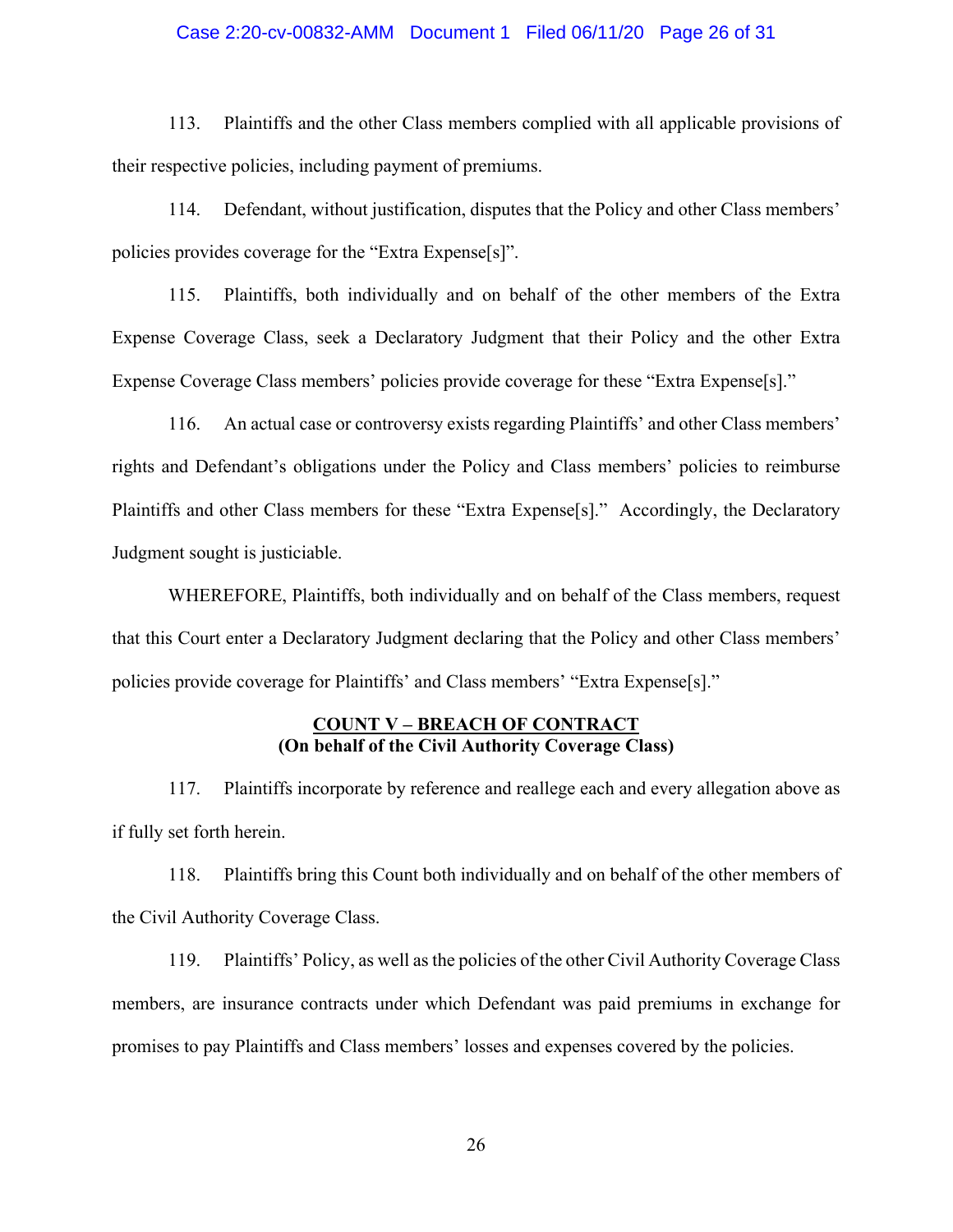### Case 2:20-cv-00832-AMM Document 1 Filed 06/11/20 Page 27 of 31

120. In the Policy and other Class members' policies, Defendant promised to pay for losses of business income sustained and extra expenses incurred when a "Covered Cause of Loss" causes damage to property near the insured premises, the civil authority prohibits access to property near the insured premises, and the civil authority action is taken in response to dangerous physical conditions.

121. Plaintiffs and Class members suffered losses and incurred expenses as a result of action of civil authorities that prohibited access to insured premises under the Policy and Class members' policies.

122. These losses satisfied all requirements to trigger civil authority coverage under the Policy and other Class members' policies.

123. Plaintiffs and the other Class members have complied with all applicable provisions of their respective policies, including payment of premiums.

124. Defendant, without justification and in bad faith, has denied coverage and refused performance under the Policy and other Class members' policies by denying coverage for these losses and expenses. Accordingly, Defendant is in breach of the Policy and other Class members' policies.

125. As a result of Defendant's breaches of the Policy and other Class members' policies, Plaintiffs and the Class members have suffered actual and substantial damages for which Defendant is liable.

 WHEREFORE, Plaintiffs, both individually and on behalf of the Class members, seek compensatory damages resulting from Defendant's breaches of the Policy and other Class members' polices and seek all other relief deemed appropriate by this Court.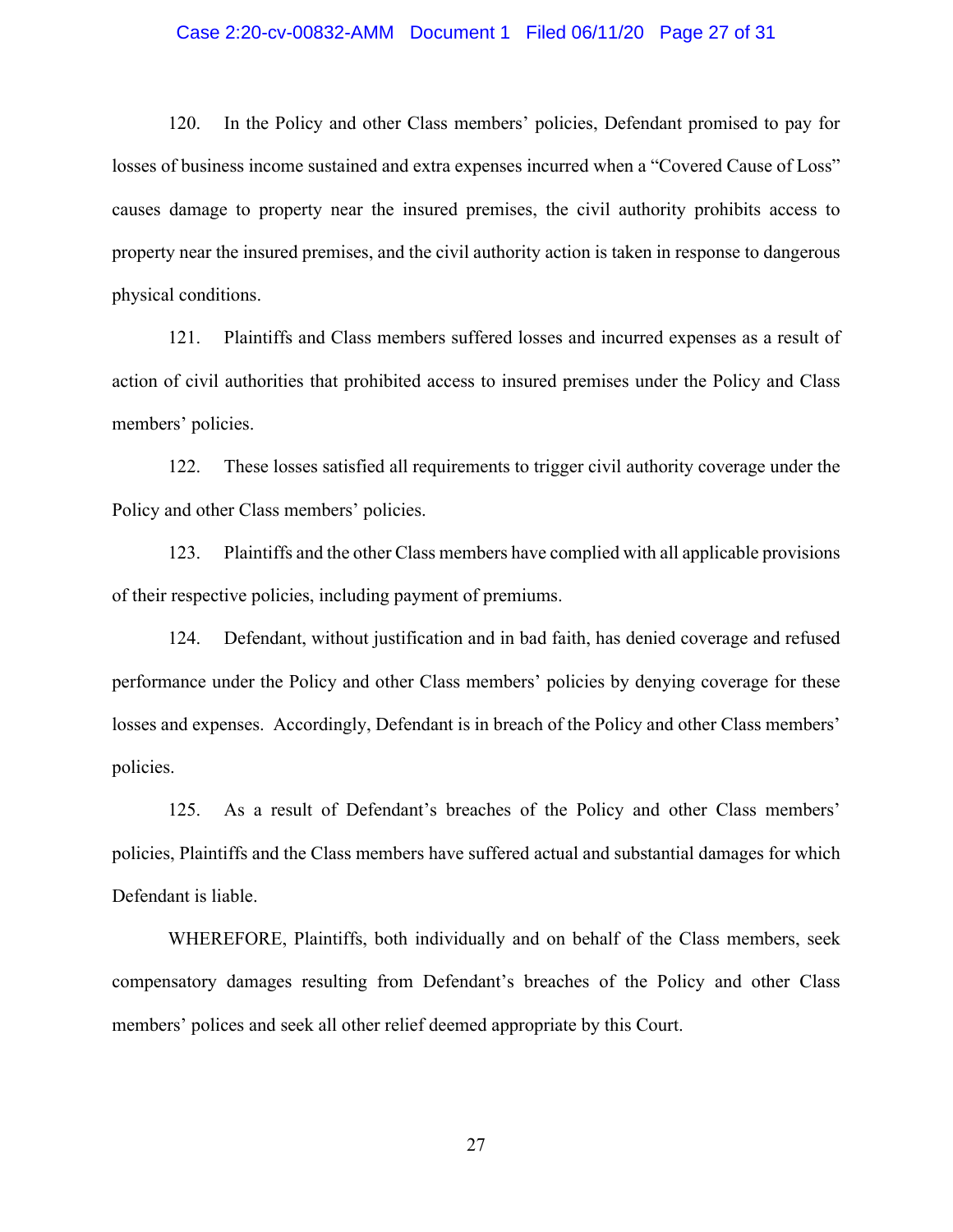### **COUNT VI – DECLARATORY JUDGMENT (On behalf of the Civil Authority Coverage Class)**

126. Plaintiffs incorporate by reference and reallege each and every allegation above as if fully set forth herein.

127. Plaintiffs bring this Count both individually and on behalf of the other members of the Civil Authority Coverage Class.

128. Under 28 U.S.C. §§ 2201 & 2202, this Court has jurisdiction to declare the rights and other legal relations of the parties in dispute.

129. Plaintiffs' Policy, as well as the policies of other Civil Authority Coverage Class members, are insurance contracts under which Defendant was paid premiums in exchange for promises to pay Plaintiffs' and Class members' losses for claims covered by their policies.

130. In the Policy and other Class members' policies, Defendant promised to pay for losses of business income sustained and extra expenses incurred when, among other things, a "Covered Cause of Loss" causes damage to property near the insured premises, the civil authority prohibits access to property near the insured premises, and the civil authority action is taken in response to dangerous physical conditions.

131. Plaintiffs and Class members suffered losses and incurred expenses as a result of actions of civil authorities that prohibited access to insured premises under the Policy and Class members' policies.

132. These losses satisfied all requirements to trigger civil authority coverage under the Policy and other Class members' policies.

133. Plaintiffs and the other Class members complied with all applicable provisions of their respective policies, including payment of premiums.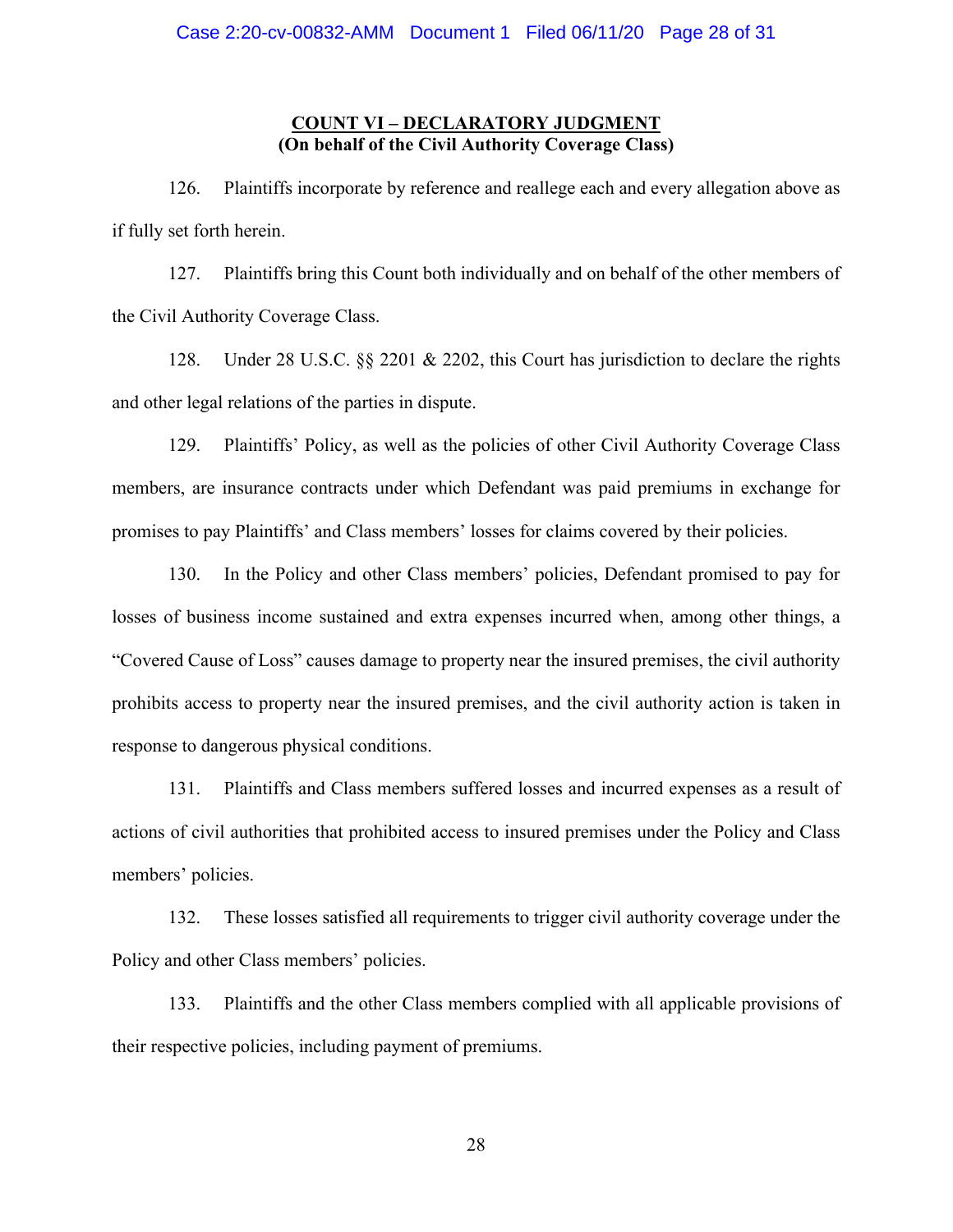#### Case 2:20-cv-00832-AMM Document 1 Filed 06/11/20 Page 29 of 31

134. Defendant, without justification, disputes that the Policy and other Class members' policies provides coverage for these losses.

135. Plaintiffs, both individually and on behalf of the other members of the Civil Authority Coverage Class, seek a Declaratory Judgment that their Policy and the other Civil Authority Coverage Class members' policies provide coverage for the losses that Class members have sustained and extra expenses they have incurred caused by actions of civil authorities.

136. An actual case or controversy exists regarding Plaintiffs' and other Class members' rights and Defendant's obligations under the Policy and Class members' policies to reimburse Plaintiffs and other Class members for these losses and extra expenses. Accordingly, the Declaratory Judgment sought is justiciable.

 WHEREFORE, Plaintiffs, both individually and on behalf of other Class members, request that this Court enter a Declaratory Judgment declaring that the Policy and other Class members' policies provide civil authority coverage for the losses and extra expenses incurred by Plaintiffs' and Class members.

#### **PRAYER FOR RELIEF**

 WHEREFORE, Plaintiffs respectfully request that the Court enter judgment in their favor and against Defendant, as follows:

- a. Entering an order certifying the proposed Classes, designating Plaintiffs as Class representatives, and appointing Plaintiffs' undersigned attorneys as Counsel for the Classes;
- b. Entering judgments on Counts I, III, and V (Breach of Contract) in favor of Plaintiffs and the members of the Business Income Coverage Class, Extra Expense Coverage Class, and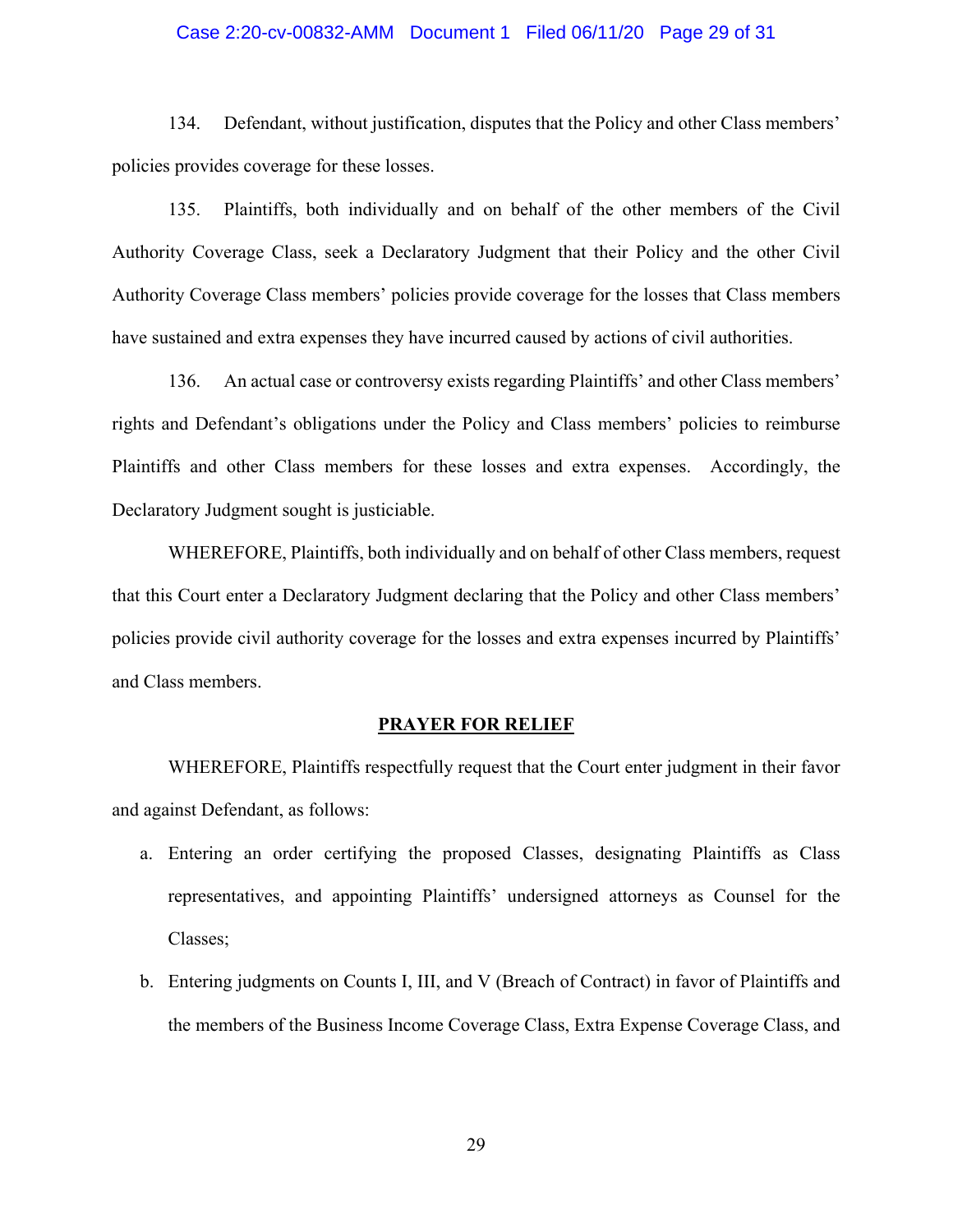### Case 2:20-cv-00832-AMM Document 1 Filed 06/11/20 Page 30 of 31

Civil Authority Coverage Class, and awarding damages for breach of contract in an amount to be determined at trial;

- c. Entering declaratory judgments on Counts II, IV, and VI (Declaratory Judgment) in favor of Plaintiffs and the members of the Business Income Coverage Class, Extra Expense Coverage Class, and Civil Authority Coverage Class as follows:
	- i. That all business income, civil authority, and extra expense losses and expenses incurred and sustained based on the facts and circumstances set forth above are insured and covered losses and expenses under Plaintiffs' Policy and Class members' policies; and
	- ii. Defendant The Cincinnati Insurance Company is obligated to pay for the full amount of the business income, civil authority, and extra expense losses and expenses sustained and incurred, and to be sustained and incurred, based on the facts and circumstances set forth above.
- d. An order requiring Defendant to pay both pre- and post-judgment interest on any amounts awarded;
- e. An award of costs and attorneys' fees; and
- f. Such other or further relief as may be appropriate.

## **DEMAND FOR JURY TRIAL**

Plaintiffs hereby request a trial by jury of all issues so triable.

Dated: June 11, 2020<br> */s/ Courtney C. Gipson*  Robert G. Methvin, Jr. (ASB-6206-v68r) James M. Terrell (ASB-0887-l73j) P. Michael Yancey (ASB-1134-r75y) Courtney C. Gipson (ASB-5152-q91k) **METHVIN, TERRELL, YANCEY, STEPHENS & MILLER, P.C.**